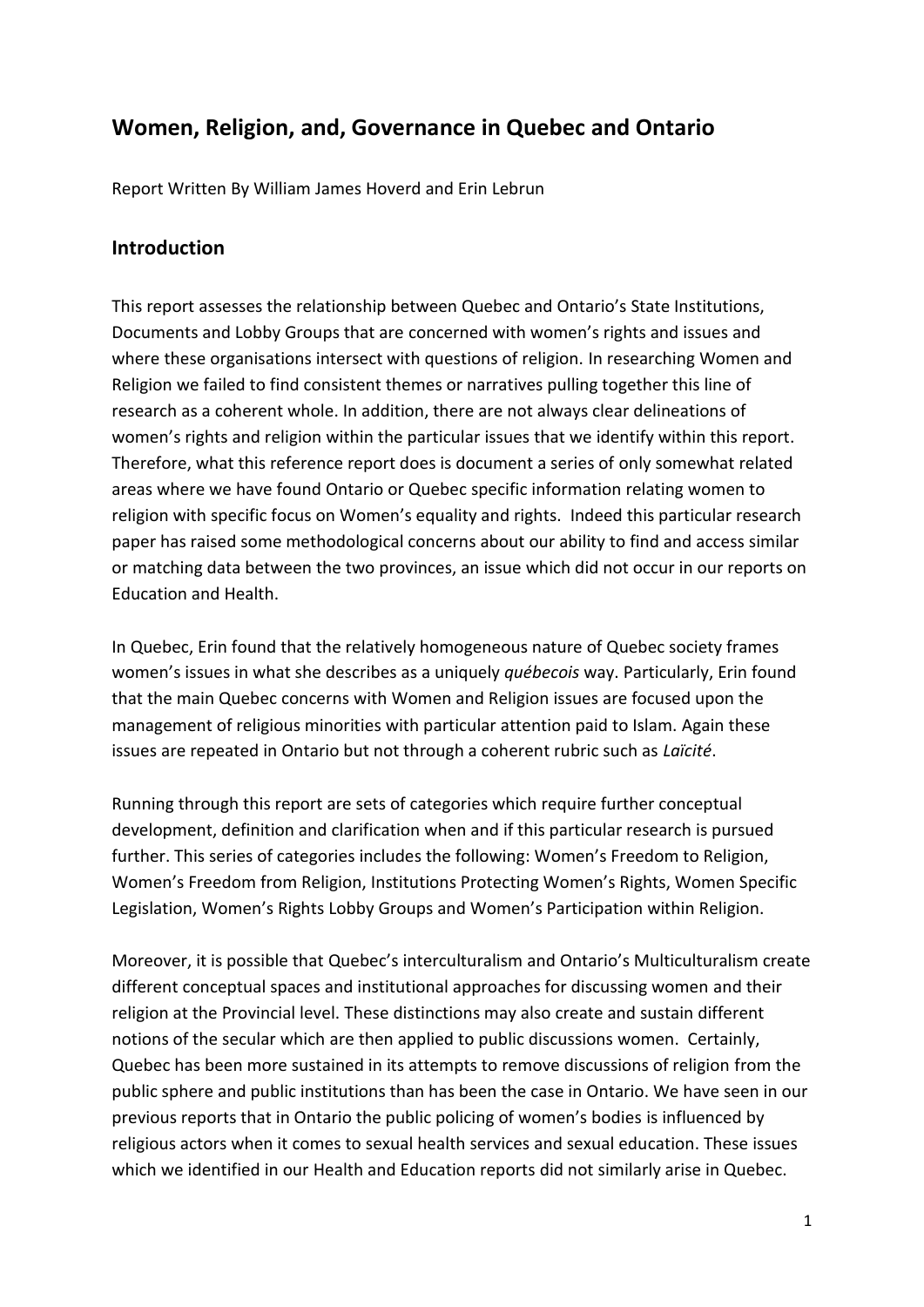The report is structured in two parts. First, Section One briefly outlines the inequalities and demographic details surrounding women in Canada. It then contrasts this information with a brief summary of human rights legislation and Institutions which protect the rights of women in Quebec and Ontario. Section Two, then discusses some of the specific cases studies which have arisen during the research period. In each of these cases we find political instances where Women's rights and Religion have come into either an uneasy compromise or conflict in the public spheres of Quebec and Ontario. The report concludes with our recommendations for further research.

### **Section One: Equality Legislation and Women's Economic Inequality**

In setting the context of this report we want to make it clear that all discussions of women and religion in Canada should be framed in a way that begins with awareness that women, especially minority women are economically unequal to men. Consequently, in this section, we briefly give an overview of this inequality and we contrast this socio-economic position with a discussion of the Province specific legislation which guarantees women equal rights within Quebec and Ontario.

In the paragraph above, I made the claim that in Canada women are economically unequal to men. This comment was drawn from the 2007 findings of Shelagh Day and Gwen Brodsky who in a report written for the Status of Women Canada's Policy Research Fund argued: Women in Canada are economically unequal to men and more likely to be poor. They are also disproportionately reliant on social programs, including social assistance and related social services. For all women, and particularly for women whose race, disability, age or single motherhood deepens their disadvantage, access to adequate social programs is integrally linked to human rights. $<sup>1</sup>$ </sup>

Moreover, it appears that these authors are arguing that there are places where this disparity is growing. In particular they find that: "Since the repeal of the *Canada Assistance Plan* (CAP) in 1995, social assistance and civil legal aid have been in decline, with devastating effects for the poorest women."<sup>2</sup> These authors also argue that a current Federal process and focus upon decentralisation is perpetuating the inequality of women's access, they point to a lack of national standards for legal aid and social care as potentially perpetuating some of this inequality.

Erin found some excellent demographic information outlining the differences between women and men in Quebec. According to report produced by the *Conseil du statut de la femme* women make up 50.4% of the population of Quebec in 2010 (Conseil, 2011a, p.4). Of

**<sup>.</sup>** <sup>1</sup> Shelagh Day and Gwen Brodsky. *Women and the Canada Social Transfer*:

*Securing the Social Union* The research and publication of this study were funded by Status of Women Canada's Policy Research Fund. This document expresses the views of the authors and does not necessarily represent the official policy of Status of Women Canada or the Government of Canada. March 2007. VIII.

 $<sup>2</sup>$  Ibid.,</sup>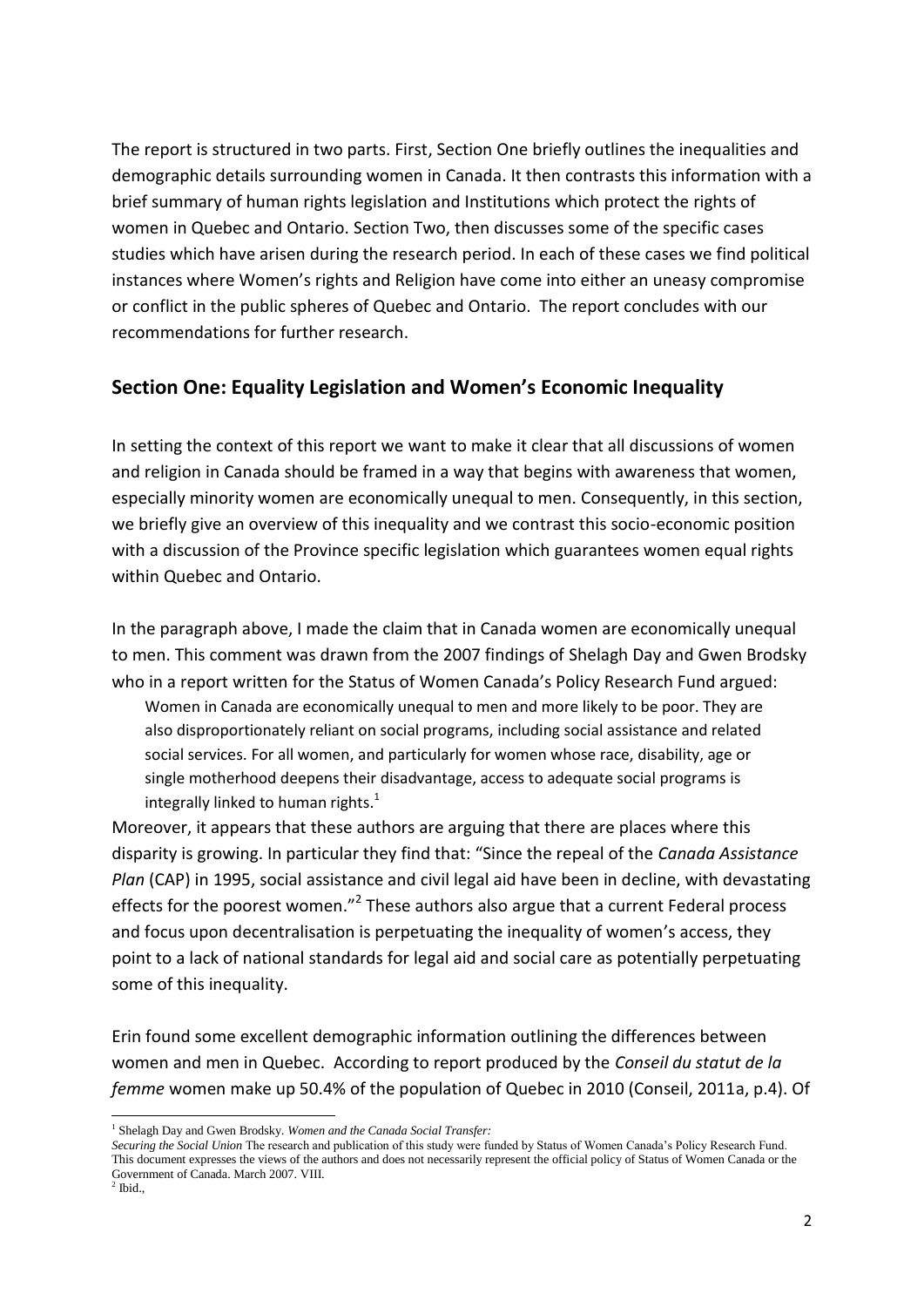these, 15% are immigrants and 1.4% are indigenous women. Women in Quebec tend to be highly educated. In 2010-2011 they represented 58% of all college students 57.9% of all university students (Conseil, 2011a, p.5). In 2009, Quebec women made of just over half of all master's level graduates (52%) and just under half of those receiving doctorate degrees (43.9%). However, despite their high level of education, women entering the workforce tend to have lower starting salaries than men (Conseil, 2011a, p.6). The vast majority of women are also part of the workforce. But, their average income in 2008 was 66% of the average income of men (Conseil, 2011a, p.13).

In 2009, the average number of children per woman was 1.73% and average age of giving birth to their first child was 28.02 (Conseil, 2011a, p.8). Women in Quebec have a greater life expectancy than men reaching 83.4 years in 2007 while men were expected to live only 78.6 years (Conseil, 2011a, p.14). They also tend to use medical services more often than men. Women are also five times more likely to be victims of domestic violence compared to men (Conseil, 2011a, p. 15). In Quebec's national assembly, women make up 29.6% of deputies 44% of the cabinet ministers (Conseil, 2011a, p. 18). They are also underrepresented at a municipal level. Women share more or less equal power with men in school boards and make up just under half of administrative comities in health and social service institutions (Conseil, 2011a, p. 18-19).

Thus, while women have some demographic equality with men, it appears that economic inequality is ongoing. It is likely, that economic inequality will also correlate with a series of other measures of socio-inequality that we have not currently found data for. As a consequence, it is important to always consider the issue of women's inequality when we discuss women and religion in Canada. And likely, this will become a more pertinent issue when looking at the treatment of religious women from minority communities, especially when we look to the discussion of Ontario's Arbitration Act 1991.

#### **Protection of Women's Rights in Ontario and Quebec**

Quebec and Ontario have both clearly attempted to protect Women's rights both through their Charters and through public institutions. However, the fact that these protections exist indicates that there still remain reasons that these organisations exist.

In Ontario, women's rights are protected by a specific directorate. The *Ontario Women's Directorate* is a government agency under the *Ministry of Citizenship and Immigration* which is responsible for women's equality specifically with focus upon the issues of violence and economic independence. It does not have any specific mention of religion, however, it is the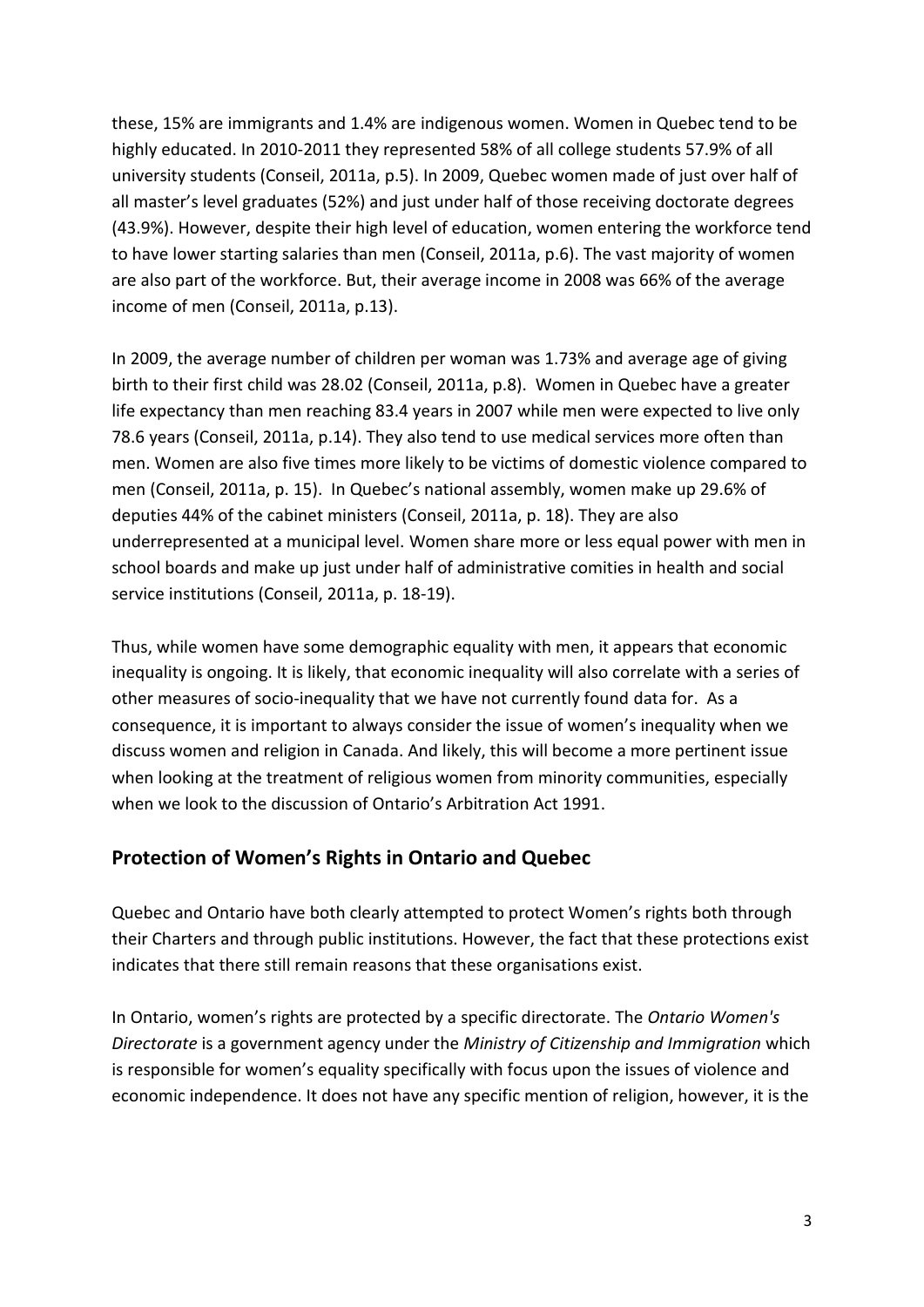provincial agency responsible for women and it is likely that it does deal with questions of the treatment of women in religious groups.<sup>3</sup>

The *Ontario Human Rights Commission*<sup>4</sup> protects the rights of Ontario's Women through the Ontario Human Rights Code.<sup>5</sup> The Ontario Human Right's code protects against discrimination by gender and religion. The code also specifically targets any form of discrimination relating to pregnancy or sexual harassment. Therefore, under this human rights code women should be legally protected from any form of discrimination within the province of Ontario.

In Quebec, the *Conseil du statut de la femme* (Council on the status of women) is a governmental organization that serves a consultative function on women's issues. Since 1973 their mission has been to promote and defend the rights and interests of *québecois* women (Conseil, 2012a). Maintaining their goal of reaching equality between men and women, the council has two main initiatives, firstly to consult with the Québec government on all subjects related to equality, rights and the status of women and secondly to inform the public of pertinent information related to women (Conseil, 2012a).

The *Conseil du statut de la femme* lists the following as fundamental values of Quebec society particularly in relation to religious freedom: the separation of church and state, the primacy of the French language and equality between men and women (Conseil, 2007). These were also named by the Quebec Premier, Jean Charest, at the creation of the commission on reasonable accommodations.

The *Conseil du statut de la femme* also names a series of documents that reflect one of the fundamental values of Quebec society: namely the equality of men and women. These are the *Convention on the Elimination of All Forms of Discrimination against Women* (UN, 1981), The Canadian Charter of Rights and Freedoms (particularly Section 15):

"**15.** (1) Every individual is equal before and under the law and has the right to the equal protection and equal benefit of the law without discrimination and, in particular, without discrimination based on race, national or ethnic origin, colour, religion, sex, age or mental or physical disability."

And the Quebec Charter of Human Rights and Freedoms (particularly Section 10):

"**10.** Every person has a right to full and equal recognition and exercise of his human rights and freedoms, without distinction, exclusion or preference based on race, colour, sex, pregnancy, sexual orientation, civil status, age except as provided by law,

**.** 

<sup>&</sup>lt;sup>3</sup> The Ontario Women's Directorate [http://www.women.gov.on.ca/owd\\_new/english/index.shtml](http://www.women.gov.on.ca/owd_new/english/index.shtml) last accessed 23/02/2012.

<sup>4</sup> The Ontario Human Rights Commissio[n http://www.ohrc.on.ca/en/](http://www.ohrc.on.ca/en/) last accessed 23/02/2012.

<sup>&</sup>lt;sup>5</sup> Ontario Human Rights Code [http://www.e-laws.gov.on.ca/html/statutes/english/elaws\\_statutes\\_90h19\\_e.htm](http://www.e-laws.gov.on.ca/html/statutes/english/elaws_statutes_90h19_e.htm) last accessed 23/02/2012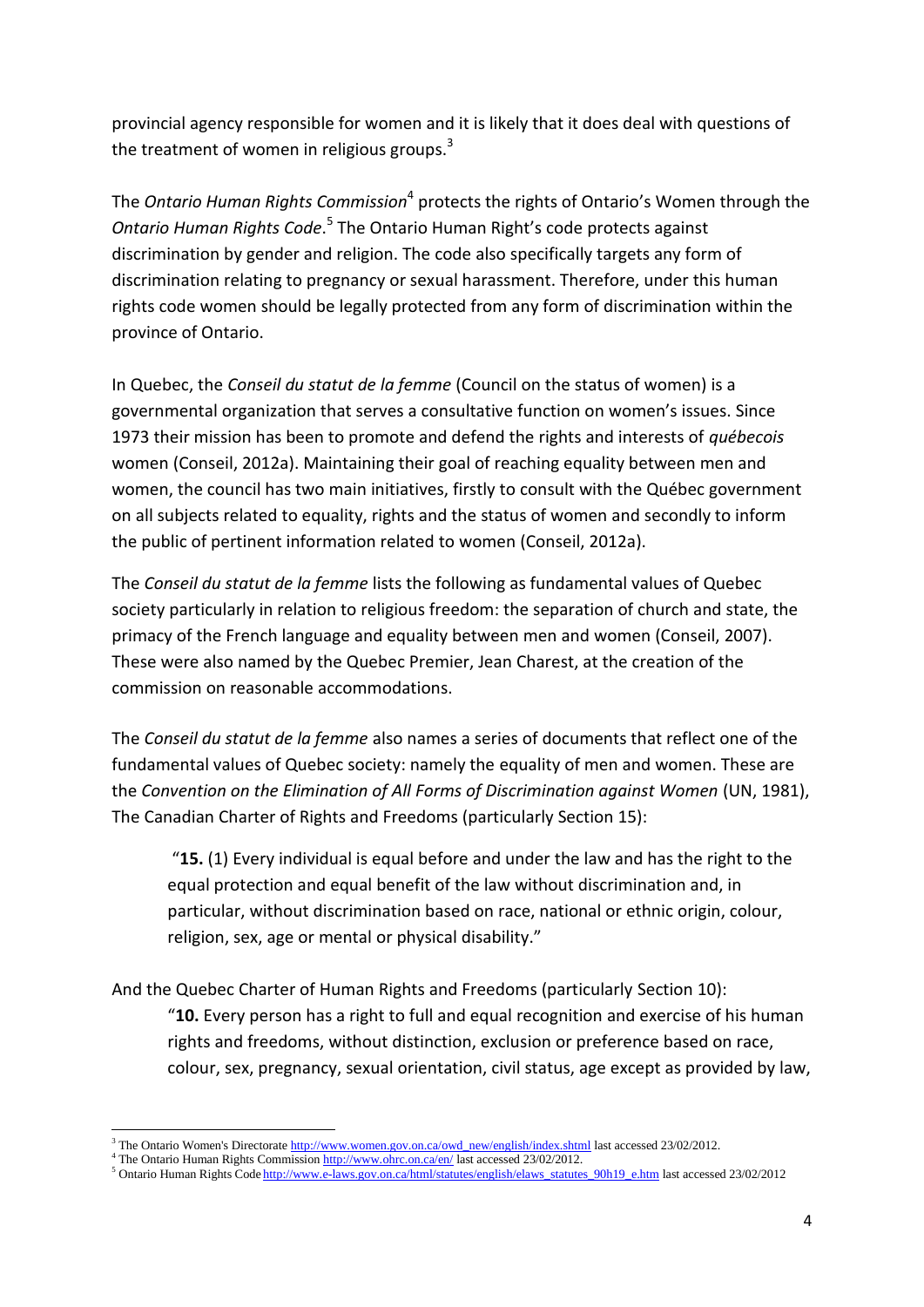religion, political convictions, language, ethnic or national origin, social condition, a handicap or the use of any means to palliate a handicap."

Here we can see that both Quebec and Ontario have codified the Canadian Charter to ensure the protection of equal rights for women within their province. The codification and the institutional protection of women at the provincial level appear to be particularly necessary and require institutional vigilance because women face economic inequality throughout Canada. Moreover, we would like our readers to keep in mind that the existence of women's economic inequality is likely to be correlated with other social inequalities which are also associated with poverty. Thus, in Section Two when it comes to discussing women and religion in the case studies we have assumed that Women's economic inequality is an additional factor to address in instances where religion and women's rights are highlighted in Quebec and Ontario.

## **Laicité and Interculturalism in Quebec**

The *Conseil du statut de la femme* defines *laïcité* as the principle of a separation between civil society and religious society, where the State does not exercise any power over the religious and the Church does not exercise any political power (Conseil, 2011b, p. 46). They go on to affirm that this model argues that the State's role is to establish and enforce laws that keep in mind public interest and social peace (Conseil, 2011b, p. 46). This separation is never absolute however the relationship between the state and religious groups are negotiated differently from nation to nation (Conseil, 2011b, p. 45). The *Conseil* feels that it is both necessary and urgent for Quebec to affirm *laïcité*. This is understood as a unifying project that will allow each citizen to participate in identity creation (Conseil, 2011b, p.45). They reject open *laïcité* as something that is marked by multiculturalism, neglects the project of citizenship and leads to increased tensions and fragmentation of the population (Conseil, 2011b, p. 45).

In this sense laicité is understood as a model which protects freedom of conscience by protecting a person's right to believe, and manifest these beliefs, but also their right not to believe and to be protected from coercion forcing a belief upon them (Conseil, 2011b, p. 57). This is understood as protecting democracy. This demand for a strong affirmation of laicité echos some of same things the *Movement Laïque Québecois* (MLQ) argues for.<sup>6</sup> However, in some places it seems that there is a distinction between the protection of one's right to believe and protection of one's right to adopt the practices that stem from these beliefs. For example, theologian Louise Melançon, in an article arguing many of the same points as the *Conseil du statut de la femme*, talks about the importance of protecting the freedom of conscience but goes on to state that it is unequivocally necessary to uncover

**.** 

<sup>6</sup> See Mouvement Laïque Québécois. (2006). *Manifeste pour une république laique.*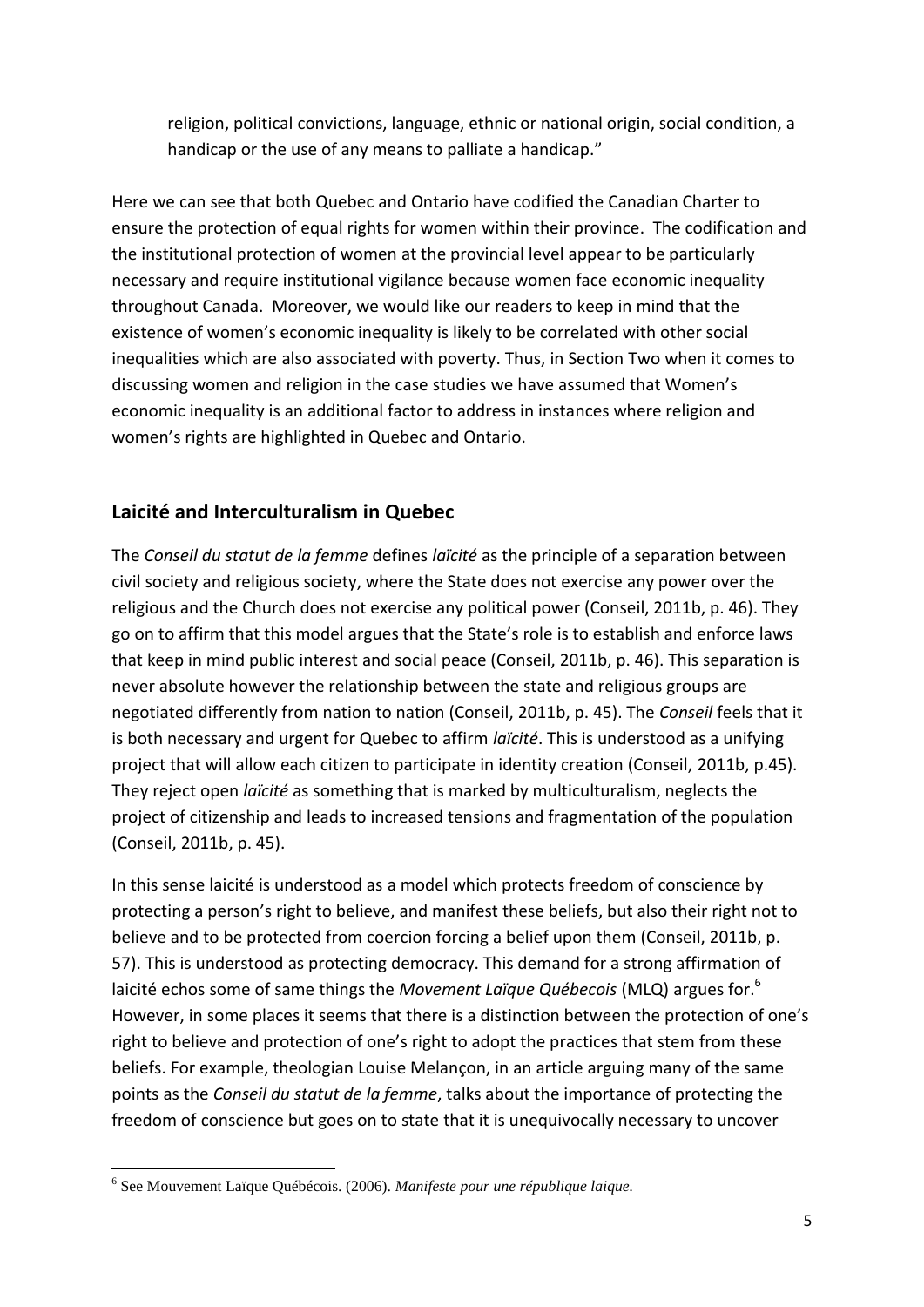one's face in order to have a social identity and the ability to communicate (2011b, p. 5). In my opinion this is clearly a dig at the 'oppression' of veiled Muslim women.

As previously mentioned, Quebec follows an intercultural model most often described as a third choice failing somewhere between multiculturalism, which is practiced in the rest of Canada, and *Laïcité* which is found in France. Interculturalism encourages ethnocultural diversity on the one hand and the continuity of French-language culture on the other (Bouchard & Taylor, 2008, p. 118-119). This focus on the continuity of the French-language culture hints at the idea that the common values of this community must be promoted and immigrants must accept them. In some cases this seems to create a hierarchy of rights where some rights might be understood as more important than others. Recent discussion of the "Quebec government's plan to force new immigrants to sign a declaration pledging their respect for 'Quebec's common values'" (Zine, 2009, p.159) further emphasizes this point. Equality between men and women certainly falls into this category. These common values seem to turn around freedom, equality of men and women and the primacy of the French language (Aubin, 2006).

# **Section Two: Case Study Material**

In this section, due to the methodological difficulty of finding matching examples of issues surrounding women and religion in Ontario and Quebec we point to a number of case studies which have arisen in each province. Our intention here is to demonstrate a number of issues which have arisen and point to how women, women rights, and sexuality are central issues in the public controversies surrounding religion which have arisen in both Quebec and Ontario. In doing so, we subscribe to the notion that it is contesting claims surrounding women which most often allow us to think about public concerns with religion. This then allows us to consider rights, inequality and whether there remains a need for the institutional protection of women within these two provinces.

Here we will begin with a series of incidents which were directly aimed at Muslim women and then we will move to discuss a number of other issues including the ordination of women within the Catholic Church. We find that the concentration upon Muslim women is an important part of the debates which surround women's rights. But we also want to emphasize that Muslim women are not the only women who are still facing contested rights in relation to their religious beliefs. Indeed, we would tentatively like to argue for a more general position which claims that women's rights are still a political problem and a contested ground for most religious groups. Of course, more research would be required to further illustrate this argument.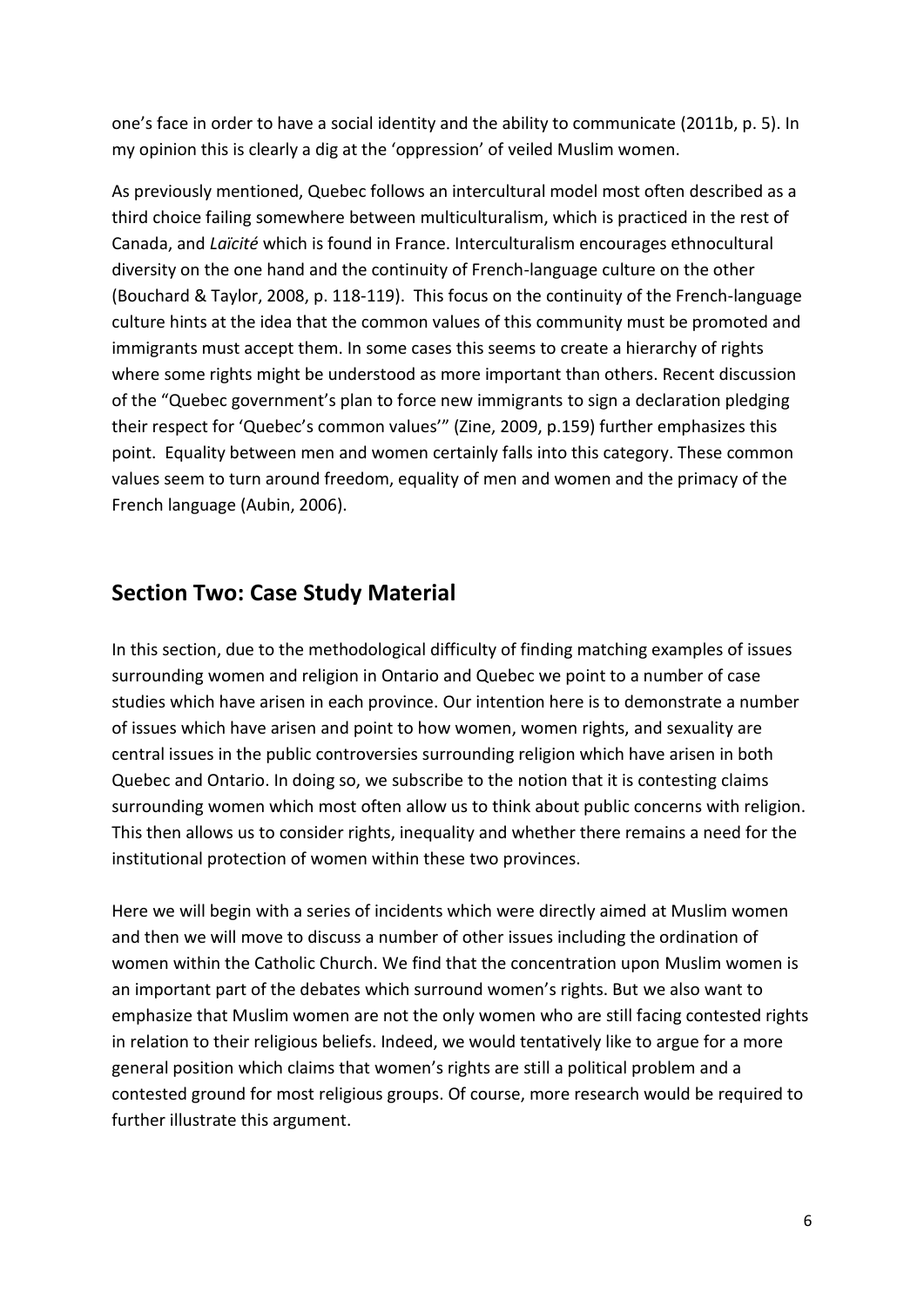## **1. The Ontario Arbitration Act 1991**

Perhaps the most well known and well documented Ontarian instance where women's rights and religious rights have appeared to be in conflict is in the debate surrounding the Ontario Arbitration Act 1991. Consequently, many feminist groups, individuals, and scholars have commented and continue to comment upon the issues arising in this particular debate. Many scholars discussing this debate have formed uneasy and conflicted positions upon the debate. This is because, as Ayelet Shachar has argued, the Arbitration debate re-envisioned the old questions about the State and Religion around women's rights, sexuality and women's freedoms to and from religion.<sup>7</sup> Shachar further argues that gendered cultural wars, of this type (centred on the policing of Islam) have increasingly emerged after September 11, 2001. Here we briefly summarise the debate and then review some of the scholarship commentating upon the debate.

In the summer of 2004, members of Ontario's Muslim communities sought to have Islamic law recognised under the Arbitration Act 1991.<sup>8</sup> This request lead to an enormous furore between a variety of groups that argued for the prioritisation of secular values over religious values in family law and the additional recognition that individual rights should come before collective rights. Moreover, there were arguments made that the application of Sharia law to family law could potentially disadvantage women within the province. <sup>9</sup> In particular, because Sharia law did not employ the same forms of equality found in the Ontario Human Rights Code.<sup>10</sup>

On 11 September 2005, the Premier of Ontario made the following statement to the press: "There will be no sharia law in Ontario. There will be no religious arbitration in Ontario. There will be one law for all Ontarians." <sup>11</sup> On the 14 of February 2006, the Ontario Government passed the Family Statute Law Amendment Act, which stated that all arbitration under family law in Ontario should be conducted in accordance with Canadian (including Ontario) law only. $^{12}$ 

*ACT, 1991:* THE CATALYST FOR CHANGE 20 J.L. & Soc. Pol'y 53 2005. 54.

<sup>11</sup> SHELLEY MCGILL RELIGIOUS TRIBUNALS AND THE ONTARIO *ARBITRATION*

<sup>1</sup> <sup>7</sup> Ayelet Shachar, Religion, State, and the Problem of Gender: New Modes of Citizenship and Governance in Diverse Societies, 50 McGill L.J. 49 2005. 50 -88. 51.

<sup>8</sup> Sacha Ludgate, The Compromise of Canadian Multiculturalism Policy: Group Rights Versus Women's Rights, *Journal of the Institute for the Humanities,* 184 – 192. 9 SHELLEY MCGILL RELIGIOUS TRIBUNALS AND THE ONTARIO *ARBITRATION*

<sup>10</sup> SHELLEY MCGILL RELIGIOUS TRIBUNALS AND THE ONTARIO *ARBITRATION ACT, 1991:* THE CATALYST FOR CHANGE 20 J.L. & Soc. Pol'y 53 2005. 54.

*ACT, 1991:* THE CATALYST FOR CHANGE 20 J.L. & Soc. Pol'y 53 2005. 66.

<sup>12</sup> Zohra Moosa, *Balancing women's rights with freedom of religion: the case against parallel legal systems for Muslim women in the UK* Se[e http://www.google.co.nz/#hl=en&output=search&sclient=psy-](http://www.google.co.nz/#hl=en&output=search&sclient=psy-ab&q=Zohra+Moosa%2C+Balancing+women%E2%80%99s+rights+with+freedom+of+religion%3A+the+case+against+parallel+legal+systems+for+Muslim+women+in+the+UK&rlz=1W1ADFA_enNZ431&oq=Zohra+Moosa%2C+Balancing+women%E2%80%99s+rights+with)

[ab&q=Zohra+Moosa%2C+Balancing+women%E2%80%99s+rights+with+freedom+of+religion%3A+the+case+against+parallel+legal+sys](http://www.google.co.nz/#hl=en&output=search&sclient=psy-ab&q=Zohra+Moosa%2C+Balancing+women%E2%80%99s+rights+with+freedom+of+religion%3A+the+case+against+parallel+legal+systems+for+Muslim+women+in+the+UK&rlz=1W1ADFA_enNZ431&oq=Zohra+Moosa%2C+Balancing+women%E2%80%99s+rights+with) [tems+for+Muslim+women+in+the+UK&rlz=1W1ADFA\\_enNZ431&oq=Zohra+Moosa%2C+Balancing+women%E2%80%99s+rights+wit](http://www.google.co.nz/#hl=en&output=search&sclient=psy-ab&q=Zohra+Moosa%2C+Balancing+women%E2%80%99s+rights+with+freedom+of+religion%3A+the+case+against+parallel+legal+systems+for+Muslim+women+in+the+UK&rlz=1W1ADFA_enNZ431&oq=Zohra+Moosa%2C+Balancing+women%E2%80%99s+rights+with) [h+freedom+of+religion:+the+case+against+parallel+legal+systems+for+Muslim+women+in+the+UK&aq=f&aqi=&aql=&gs\\_sm=12&gs\\_u](http://www.google.co.nz/#hl=en&output=search&sclient=psy-ab&q=Zohra+Moosa%2C+Balancing+women%E2%80%99s+rights+with+freedom+of+religion%3A+the+case+against+parallel+legal+systems+for+Muslim+women+in+the+UK&rlz=1W1ADFA_enNZ431&oq=Zohra+Moosa%2C+Balancing+women%E2%80%99s+rights+with) pl=73166l73166l0l76232l1l0l0l0l0l0l0l0l0l0l0l0&gs\_l=hp.12...73166l73166l0l76232l1l0l0l0l0l0l0l0l0l0l0l0l.llsin&pbx=1&bav=on.2,or.r\_gc.r\_pw [.r\\_cp.r\\_qf.,cf.osb&fp=a8f8bde8b53058ee&biw=1234&bih=545](http://www.google.co.nz/#hl=en&output=search&sclient=psy-ab&q=Zohra+Moosa%2C+Balancing+women%E2%80%99s+rights+with+freedom+of+religion%3A+the+case+against+parallel+legal+systems+for+Muslim+women+in+the+UK&rlz=1W1ADFA_enNZ431&oq=Zohra+Moosa%2C+Balancing+women%E2%80%99s+rights+with) last accessed 7th March 2011.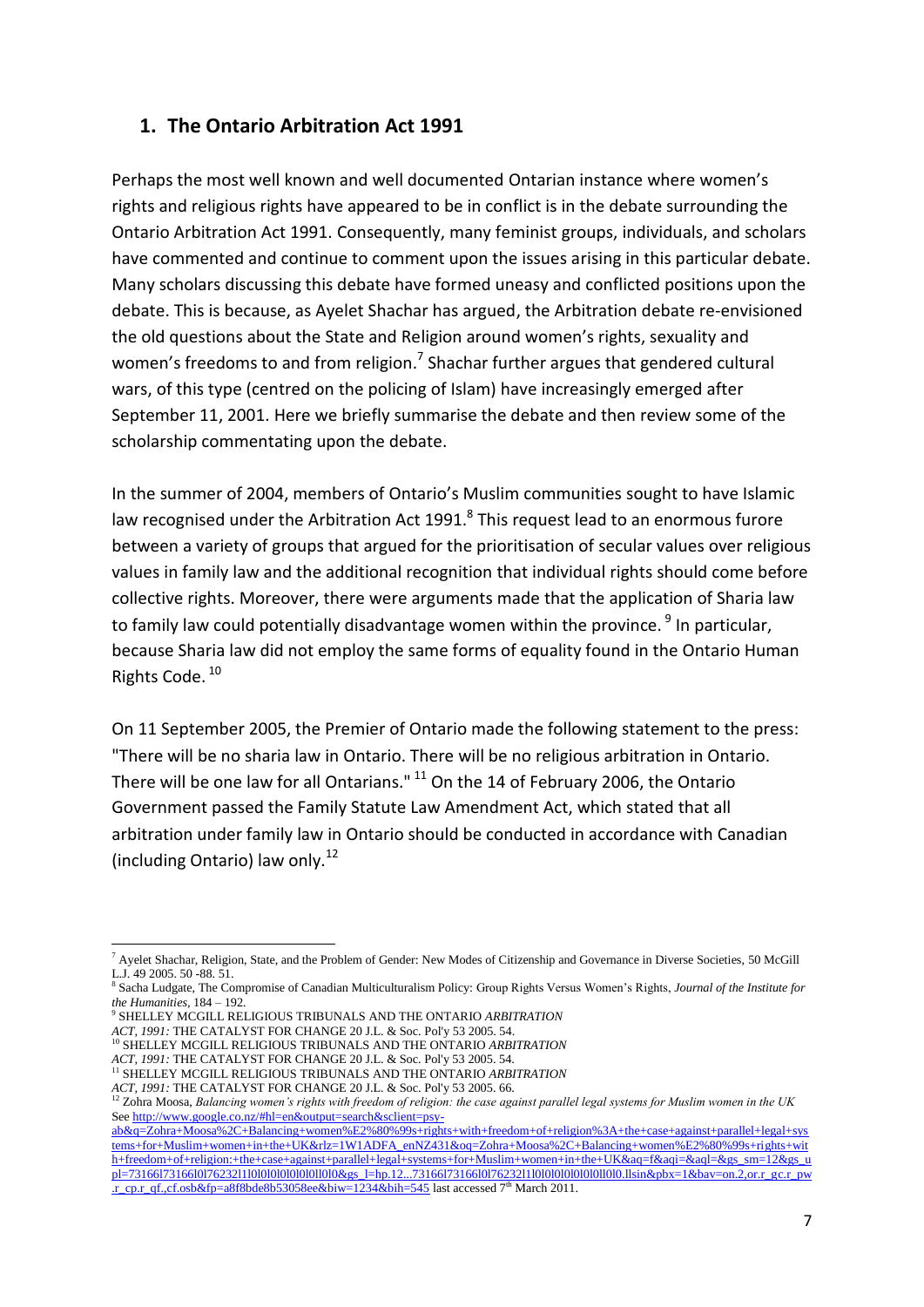Natasha Bahkt has pointed out that religious arbitrations had been functioning within Ontario for many years without controversy.  $^{13}$  She has also argued that many of the debates which did arise against the Arbitration Act were fuelled by global concerns about policing Muslim communities which were then manifest in legal questions concerned with gender equality within these groups.  $14$ 

Although no named group is discriminated against by the current *Arbitration Act,* critics argue that the application of the Act by religious tribunals would result in discrimination against women and therefore would violate section 15.15 Section 27 could be argued as justification for such discrimination in that it supports multiculturalism. Similarly, freedom of religion can be argued in support of the status quo, as it is not the application of the *Arbitration Act* that discriminates but the application of religious principles.<sup>15</sup>

This debate has been analysed in several different ways by a variety of scholars. Some scholars have argued that this type of debate fuels white secular stereotype of "...what might be done to save the Muslim woman and to keep the dangerous Muslim man in line $^{16}$ 

Others have argued that this particular dispute illustrates how religion can have multiple effects on women's agency<sup>17</sup> and that without this more nuanced conception Muslim women's choices begin to be demonised. Others have argued that the Sharia debate was a call for group rights to have priority over individual rights.<sup>18</sup> Certain feminist scholars found themselves conflicted by the debate:

I considered it risky for feminists to work with ideas of the secular over the religious, the modern and the premodern, in short with strategies that deployed the three figures I had come to know so well from the European context. Such constructs fit so neatly into the contemporary Western project to mark Muslims as suspect bodies and to limit their citizenship rights, that it seemed to me a considerable amount of caution was in order. On the other hand, it also seemed likely that those feminists who took an anti-Sharia position did so out of the conviction that Muslim women were at risk of losing their rights under faith-based arbitration, particularly if conservative Muslim interpretations of women's rights in Islam were to prevail.<sup>19</sup>

 $\overline{a}$ <sup>13</sup> Natasha Bakht, Religious Arbitration in Canada: Protecting Women by Protecting Them from Religion, 19 Can. J. Women & L. 119 2007. 120.

<sup>&</sup>lt;sup>14</sup> Natasha Bakht, Religious Arbitration in Canada: Protecting Women by Protecting Them from Religion, 19 Can. J. Women & L. 119 2007. 120.

<sup>15</sup> SHELLEY MCGILL RELIGIOUS TRIBUNALS AND THE ONTARIO *ARBITRATION ACT, 1991:* The CATALYST FOR CHANGE 20 J.L. & Soc. Pol'y 53 2005. 57.

<sup>&</sup>lt;sup>6</sup> Shereneh Razack, The 'Sharia Law Debate in Ontario: The Modernity/Premodernity Distinction in Legal Efforts to Protect Women from Culture, *Feminist Legal Studies* (2007) 15:3–32.4.

<sup>&</sup>lt;sup>17</sup> Anna C Korteweg, The Sharia Debate in Ontario: Gender, Islam, and Representations of Muslim Women's Agency, *Journal of Gender and Society*, Vol. 22 No. 4, August 2008 434-454.

<sup>18</sup> Sacha Ludgate, The Compromise of Canadian Multiculturalism Policy: Group Rights Versus Women's Rights, *Journal of the Institute for the Humanities,* 184 – 192.

<sup>19</sup> Shereneh Razack, The 'Sharia Law Debate in Ontario: The Modernity/Premodernity Distinction in Legal Efforts to Protect Women from Culture, *Feminist Legal Studies* (2007) 15:3–32.6.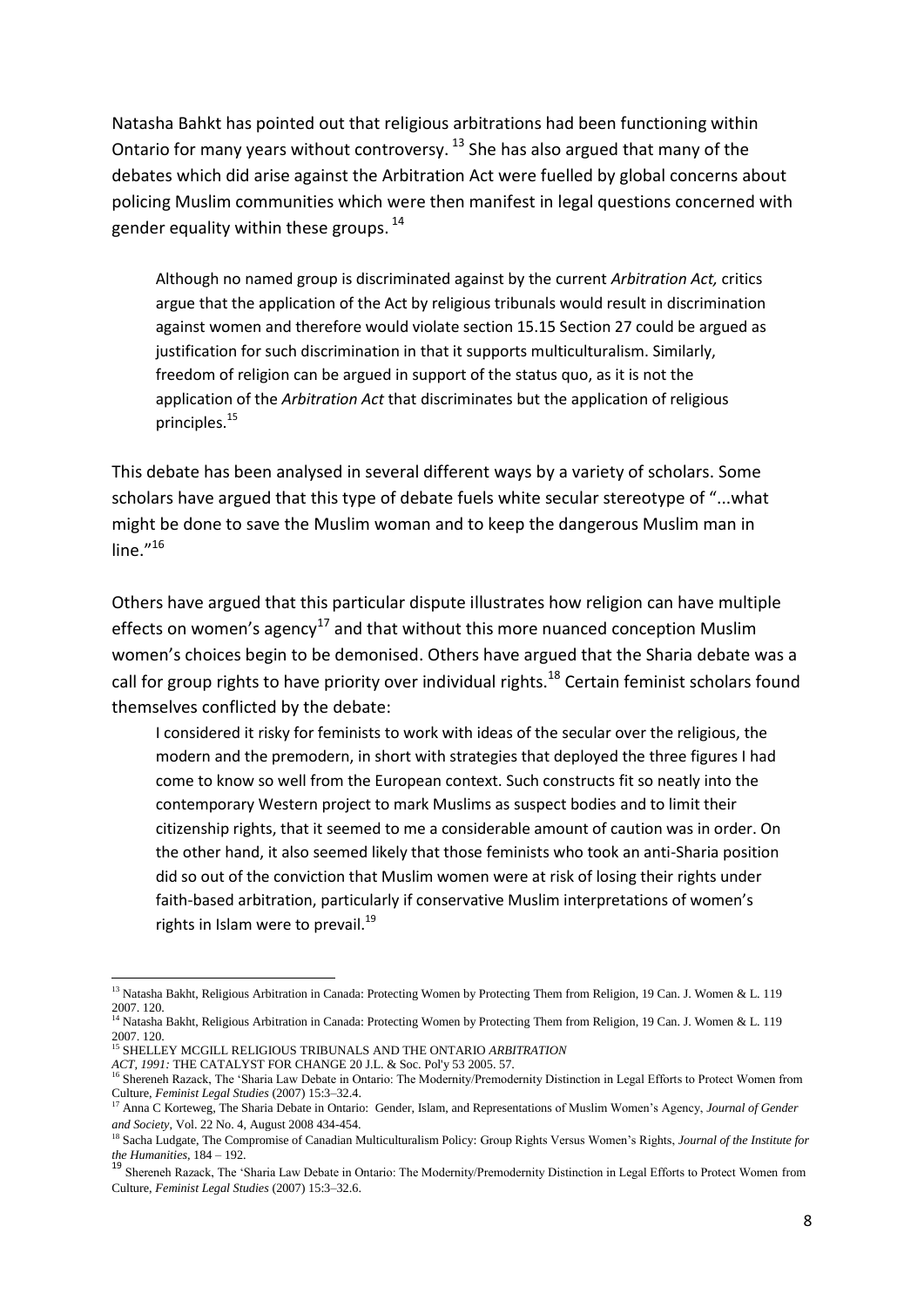Bahkt has also argued that this debate "In the recent "sharia debate', feminist organisations were critical in exposing several deficiencies in the Arbitration Act that had an unduly burdensome impact on women. Relying on their analysis feminists successfully lobbied to proscribe religious arbitration as the only acceptable means of protecting vulnerable women. It was resolved that the interests of women, Muslim women in particular, were best protected through the strict separation of law and religion. However, this strategy of secularism as the obvious solution to gender inequality was problematic for a number of reasons. First, it showed no consideration for religious women who might want to live a faith-based life. Feminist endorsement of an exclusively state run apparatus failed to understand legitimate resistance to government policies which post 9/11 that have perpetuated punitive and stigmatizing measures against people of colour."

## **2. Sharia Law**

As debates over the sharia law and the Arbitration Act were going on in Ontario, "the government of Québec, on the other hand, let it be known by its Minister of Justice Jacques Dupuis, that the civil code of Québec (inherited from the French legal system where the State is defined as the unique source of laws in article 2639), prohibits the existence of private secular or religious courts of arbitration, for everything pertaining to public order and the rights of the person. On  $26<sup>th</sup>$  May 2005, the National Assembly of Québec adopted a motion proposed by Fatima Houda-Pépin (member of the Liberal Party) and Jocelyne Caron (of the opposition Parti Québécois) against the creation of Islamic tribunals in Québec and in Canada as a whole" (Campos & Vaillancourt, 2012, p. 116). While this motion does not directly affect women, it can be understood to be a Quebec response to the political developments in Ontario.

## **3. Bill-94 in Quebec**

Where Quebec did legislate directly against Islamic women was in 2010, when the liberal government of Quebec tabled the controversial Bill-94; which requires one to show one's face when providing or accessing government services. This bill came after an Egyptian woman was expelled from a provincially funded French language class for refusing to remove her niqab. Although the bill could be applied to anyone wearing any type of face covering—at a conference I attended Louise Beaudoin gave the example of wearing a motorcycle helmet—it is widely believed to be targeting Muslim women who choose to wear niqab. The opposition Parti Québecois criticized the bill and called for clearer limits to accommodation request be added to the Quebec Charter of Human Rights (CBC news, 2010). The *Conseil du statut de la femme* welcomed Bill 94 as an important step toward preserving the equality of women (CBC news, 2010). Salam Elmenyawi, chairman of the Muslim Council of Montreal remarked that the real impact of the bill would be to prevent women wearing religious headdresses from integrating into Quebec society (CBC news, 2010).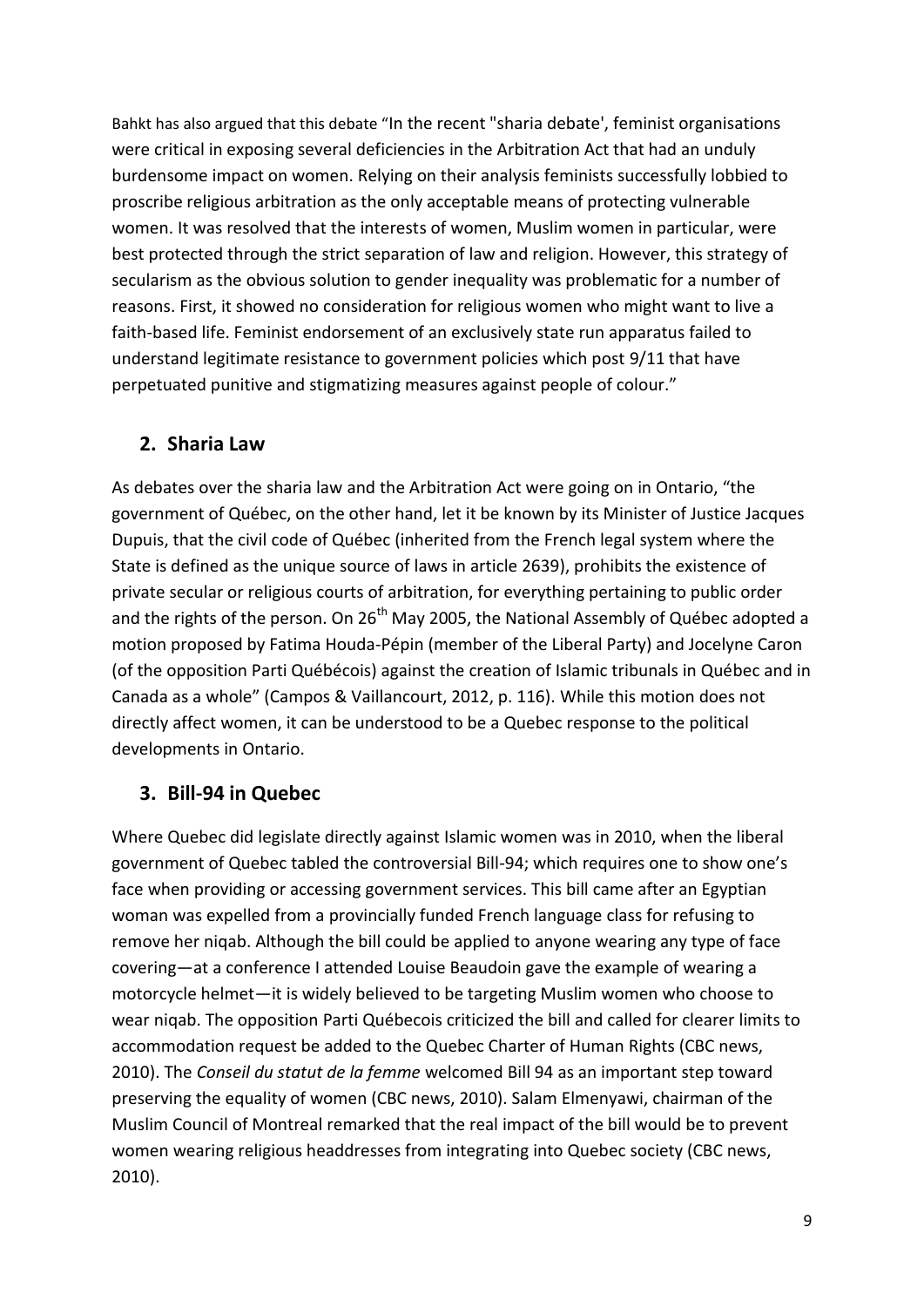Some human rights groups also cited concerns that Bill-94 could create a slippery slope. They worry that if the niquab is targeted today, tomorrow it will be the hijab and so on. Certainly there is some precedent in Quebec that supports this fear, for example the banning of hijabs in Quebec soccer leagues (Zine, 2009, p. 155). However, there are other instances which offer hope that Quebec will not slide down this slope. For example, in December 2011 the Quebec Public Security Department, following a complaint made four years ago and after reaching a deal with Quebec's human rights commission, passed a new rule allowing Muslim women working in provincial jails to wear hijab (White, 2011). "In order to comply with safety regulations, the department will provide a Velcro-fastened hijab to its staff upon request for religious reasons" (White, 2011).

The *MLQ* came out against the bill as well but for different reasons. They feel that its adoption is the result of open laicité, which is their opinion, maintains the intrusion of religion in the public sphere and will ultimately create more legal contestations. They argue that an authentic laicité, one that guarantees civic space exempt from all religious expressions, should be affirmed as a public value by the government (Mouvement Laïque Québécois, 2010). In this same document, they also renew their call for the adoption of Charter of Laïcité. Despite some opposition Bill 94 it has received 80% approval across the country and 95% approval in Quebec according to an online survey by Angus Reid Public Opinion (Editors, 2010).

### **4. Conseil du statut de la femme: Religion and Women's Inequality**

There also exist within Quebec some interesting paradoxes between the protection of religion and the acknowledgement that certain types of religions have a tendency to proscribe gender roles which are not equal. For example, the *Conseil du statut de la femme* affirms that religion has long been, and for some continues to be, an essential element of culture which can play a central role in the definition of social norms (Conseil, 2011, p. 15). However, this very same document also argues that women have been inferiorized in all religions that rest on a patriarchal organization, particularly the Abrahamic faiths of Judaism, Christianity and Islam (Conseil, 2011, p. 15). It also argues that the foundational texts of these faiths, the Torah, Bible and Koran respectively, as well as multiple interpretations of them, also transmit the message that women are inferior (Conseil, 2011, p. 19).

This "inferiorization" occurs most notably, through the representation of God's masculine traits, theological arguments were developed that cast men as the authority in the couple, society and religious organization. Thus the Conseil argues that these documents present patriarchy as an expression of the will of God and a model for the exercise of authority (Conseil, 2011, p. 21). The *Conseil du statut de la femme* concludes that as Catholicism has historically held much influence in Quebec, it is not surprising that as the state disassociates itself from religion, women have received more rights (2011, p. 27).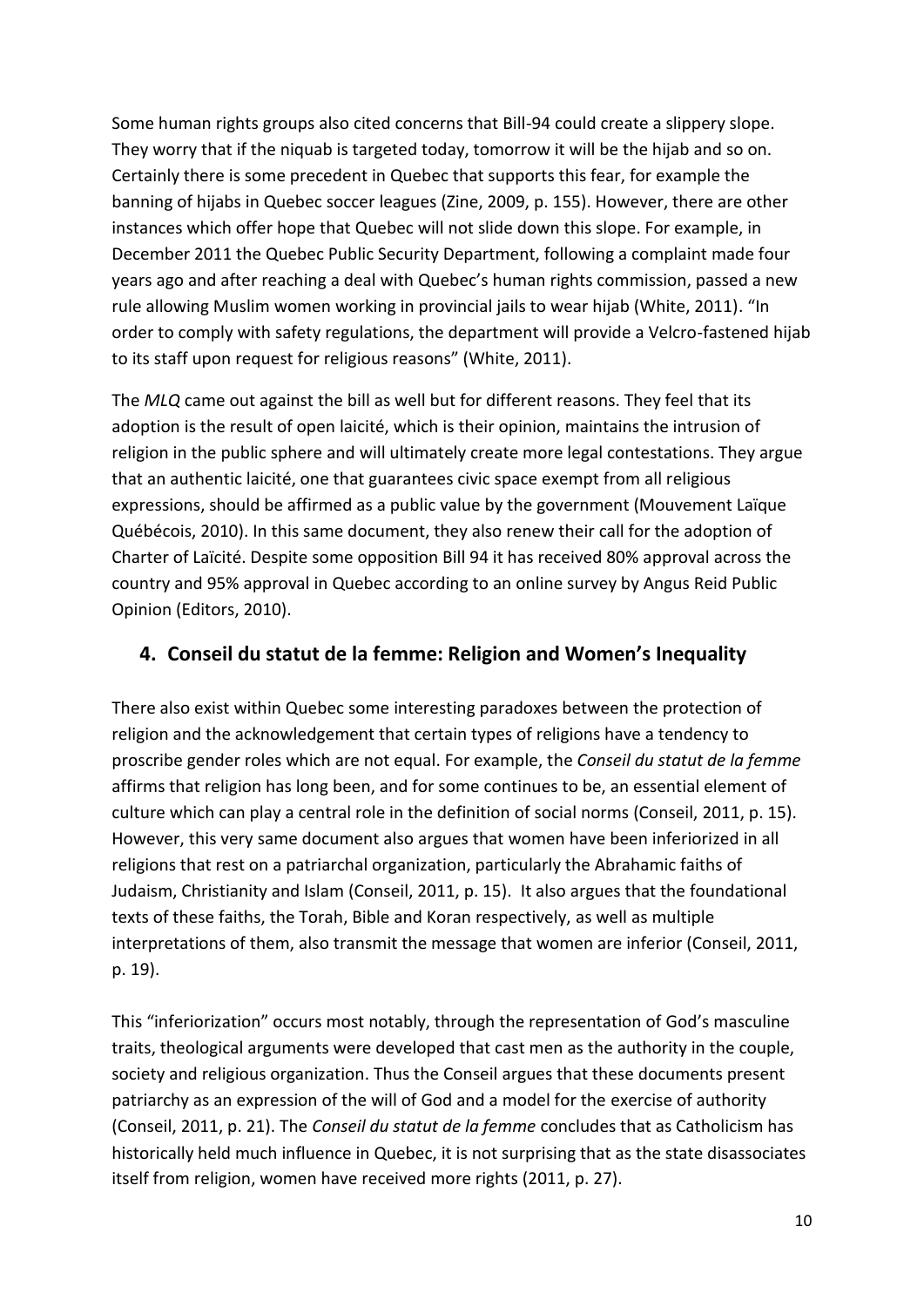The *Conseil du statut de la femme* denounces polygamy as something that by definition engenders an inequality between men and women and therefore is detrimental to society (Conseil, 2010a). They feel that it perpetuates the subordination of women and that the equality of the sexes must prevail over any attempt to legalize its practice.

### **5. Women's Rights Interest Groups in Ontario/Canada**

In considering the relationship between women and religion in Ontario more broadly we moved to include a survey of Women's Rights lobby groups which were concerned with questions of religion. There is some difficulty determining which groups represent Canada wide interests and which groups are Ontario specific. In order to alleviate this ambiguity, I have treated these groups as Ontario specific groups rather than Quebec based groups. Most groups that I found were attempting to find some compromise between religious expression and human rights for women. I could find only one organisation that was making arguments that claimed religion interfered with women's rights. Consequently, I list and discuss this organisation first and then follow this organisation with summaries of the other organisations operating within Ontario. The other groups argue for positions which attempt to maintain a position somewhere between women's equality and the freedom to belong to religious groups and the right to hold religious beliefs.

#### **International Campaign against Sharia Law in Canada**

This group<sup>20</sup> argues that religion (in particular Islam) prevents women from attaining equal rights both worldwide and within Canada. For our interests, this group is currently focused upon Feticide, Honour Killing, and Polygamy. It also is in favour of developing a unified secular school system within Ontario. They appear to be attempting to articulate an argument that multiculturalism is incompatible with Women's equal rights.<sup>21</sup> The website is amateurish but generally well argued and it appears this organisation is fairly active in lobbying for its views.

#### **Muslim Canada Congress**

**.** 

The Muslim Canada Congress is a Canada-wide organisation which describes itself as being anti-gender apartheid and has petitioned for federal legislation to ban the wearing of masks, niqabs and the burka in all public dealings. It appears to be a liberal Muslim lobby group.<sup>22</sup>

<sup>&</sup>lt;sup>20</sup> International Campaign against Sharia Law in Canada  $\frac{http://www.nosharia.com/}{\text{last}~\text{accessed}~16^{\text{th}}}$  of Feb 2012.

<sup>&</sup>lt;sup>21</sup> Campaign to Stop Polygamy[, http://www.nosharia.com/Campaign%20to%20stop%20polygamy.htm](http://www.nosharia.com/Campaign%20to%20stop%20polygamy.htm) last accessed 16<sup>th</sup> February 2012.

<sup>&</sup>lt;sup>22</sup> Muslim Canadian Congress<http://www.muslimcanadiancongress.org/> last accessed 16<sup>th</sup> Feb 2012.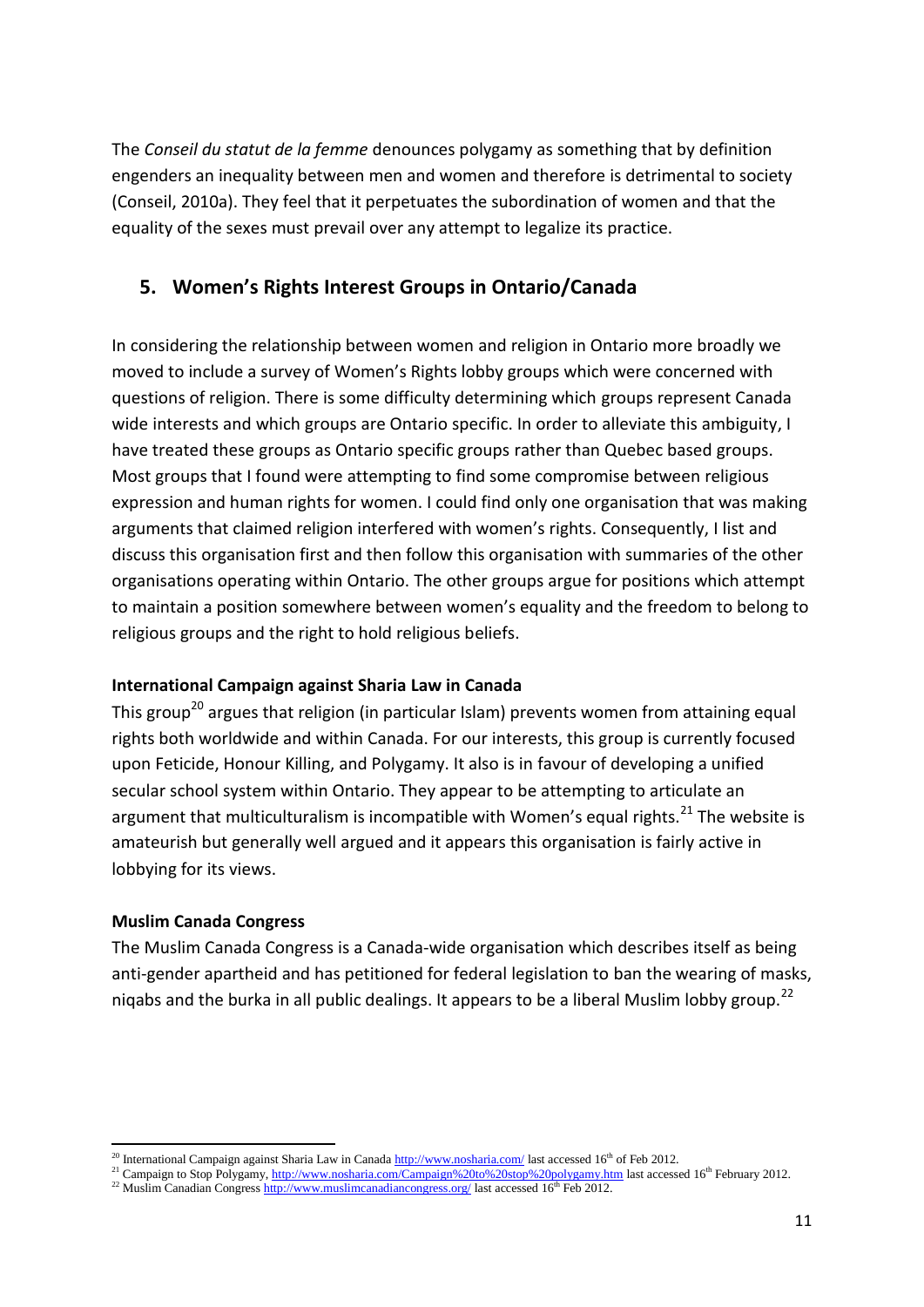#### **Canadian Council for Muslim Women<sup>23</sup>**

The CCMW takes the position that "Muslim women must develop their Muslim identity while being a part of and making a positive contribution to Canadian society and that they must provide positive role models for Muslim youth."<sup>24</sup> It is focused upon promoting the universality of women's human rights in all its activities.

The council offers position papers on polygamy, prayer in schools, honour killing, and the role of sharia law in Canada. It also has on its website a series of papers that it has presented in and around Canada e.g. paper presented on Bill 94, statement on face covering and a statement regarding Muslim diversity in Canada.

#### **Ontario's Women's Justice Network**

OWJN is a project of the Metropolitan Action Committee on Violence Against Women and Children (METRAC). <sup>25</sup> OWJN was originally funded by the Trillium Foundation of Ontario. In 2008, METRAC received funding from the Law Foundation of Ontario and the Elementary Teachers Federation of Ontario to launch a new and improved version of the website. METRAC is a community-based not-for-profit that works to prevent and end violence against women, youth and children.

Metrac took a position on Marian Boyd's findings for the Arbitration Act (detailed in Appendix One). It notes that there are both Christian and Muslim communities within Canada which do not provide equal rights to women and that it is committed to working with representatives of these faiths to ensure a commitment to women's equality. Metrac also includes on their website several further discussions regarding the Niqab in Ontario and Quebec. In relation to Bill 94 in Quebec they commented (See Appendix Two) that "Bill 94, if approved, will perpetuate gender inequality by legislating control over women's bodies and sanctioning discrimination against Muslim women who wear the niqab."<sup>26</sup> Specifically, in relation to a discussion of human rights legislation at a federal level, in Ontario and in Quebec, their position on the Niqab is as follows: "it is for each Muslim woman to decide the extent of her obligation within the parameters of her faith."

What we can see within and through these groups is that there is a wide range of political concern about the intersection of women's rights and religious rights. And much as Bahkt and Shachar have already noted these groups are particularly concerned with Islam. Perhaps some of these organisations are using these flash debates as a forum to denigrate Islam but it is more likely that that particular process occurs elsewhere. Instead, most of these organisations are looking to promote a more nuanced liberal religious

**.** 

<sup>&</sup>lt;sup>23</sup> Canadian Council for Muslim Wome[n http://www.ccmw.com/index.html](http://www.ccmw.com/index.html) last accessed 16th Feb 2012.

<sup>&</sup>lt;sup>24</sup> Canadian Council for Muslim Wome[n http://www.ccmw.com/about\\_ccmw.html](http://www.ccmw.com/about_ccmw.html) last accessed 16th Feb 2012.

<sup>&</sup>lt;sup>25</sup> Ontario's Women's Justice Network [http://owjn.org/owjn\\_2009/home](http://owjn.org/owjn_2009/home) last accessed 16th Feb 2012.

<sup>&</sup>lt;sup>26</sup> [http://owjn.org/owjn\\_2009/component/content/article/70-social-change-and-law-reform/303-opposition-to-bill-94-in-quebec](http://owjn.org/owjn_2009/component/content/article/70-social-change-and-law-reform/303-opposition-to-bill-94-in-quebec) last accessed 16th Feb 2012.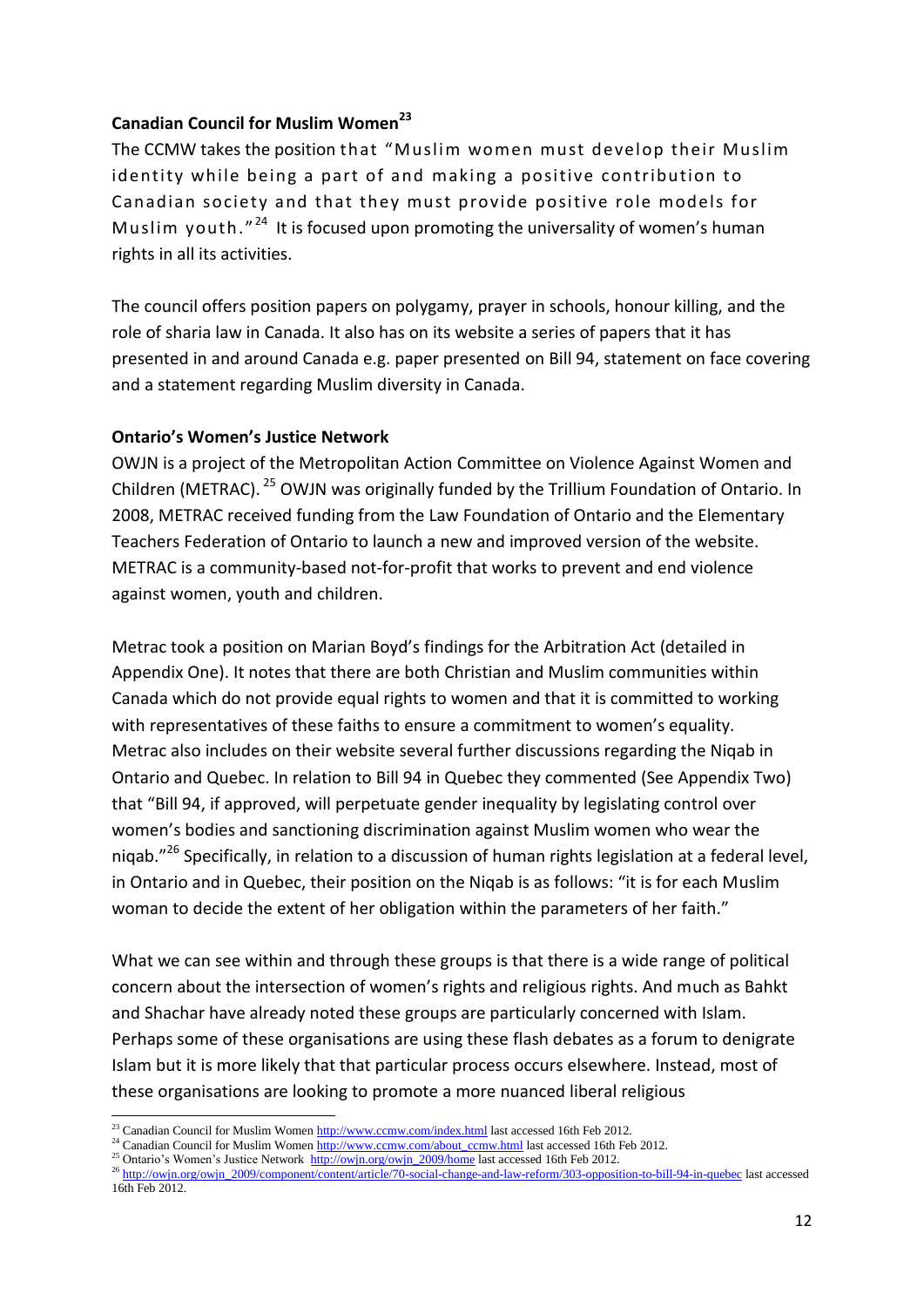accommodation which balances freedom to religion with the freedom from oppression. However, it appears to be a difficult negotiation for these groups.

## **6. Women's Ordination in Ontario**

A brief investigation was conducted into Women's ordination in Ontario/Canada. Here we see an issue where women have fought and are continuing to fight for equal representation in the spiritual and pastoral roles within Canada's churches. The Anglican Church has since 1969 begun to ordain women first as Deaconesses (1969) then Priests (1975) and as Bishops  $(1986).^{27}$ 

Within Ontario I also found evidence of a splinter (read Radical) Catholic Women's group which is focused upon the Ordination of Female Catholic priests. It is difficult, to tell at the moment how organised this group is and whether their support is growing or not. This material comes primarily from online newspapers which give little snippets of information which indicate that there is sizeable resistance from Women Catholics regarding the male structure of the Church. For example:

Marie Bouclin, 70, a former secondary school teacher and freelance translator, has a master's degree in theology and has written about the abuse of power in the Catholic Church and women who have suffered sexual violence, harassment and exploitation at the hands of priests. She was ordained to the priesthood in 2007 by Roman Catholic Women Priests. For two years she served as assistant pastor in Christ the Servant church in Cobourg, Ontario. Bouclin has been married to Albert Bouclin for more than 40 years and they have three children and two grandchildren.<sup>28</sup>

Here we can see that this new understanding of ordination is controversial because it not only prioritises women priests but it also removes the requirement for chastity.

It also appears that there is a galvanised group of women who are prepared to take this debate and process forward within Ontario. The evidence for this statement comes from the fact that the second world conference for Women's ordination took place in Ottawa, between the dates July 22 and July 24, 2005.

It concluded with the so-called ordination of four "priestesses" and five "deaconesses" on the St. Lawrence River. As the Catholic archbishops of Kingston and Ottawa explained, the event had nothing to do with the Catholic Church.<sup>29</sup>

The response from Rome to these ordinations has been instant excommunication.<sup>30</sup>

1

<sup>&</sup>lt;sup>27</sup> Ordination of Women in the Anglican Church of Canada (Deacons, Priests and Bishops[\) http://www.anglican.ca/help/faq/ordination-of](http://www.anglican.ca/help/faq/ordination-of-women/)[women/](http://www.anglican.ca/help/faq/ordination-of-women/) last accessed 23/02/2012.

**<sup>28</sup>** CLAIRE PILON Woman ordained bishop by dissident group

<http://www.thesudburystar.com/ArticleDisplay.aspx?e=3160669&archive=true> last accessed 23/02/2012

<sup>&</sup>lt;sup>2</sup> Donna O'Connor-Hunnisett, O.C.D.S. The 'ordination' of 'women priests' http://catholicinsight.com/online/feminism/article\_643.shtml last [accessed 23/02/2012](http://catholicinsight.com/online/feminism/article_643.shtml%20last%20accessed%2023/02/2012)

<sup>&</sup>lt;sup>30</sup> Excommunication for participation in "Ordination" of women reiterated http://catholicinsight.com/online/feminism/article\_837.shtml last [accessed 23/02/2012](http://catholicinsight.com/online/feminism/article_837.shtml%20%20last%20accessed%2023/02/2012)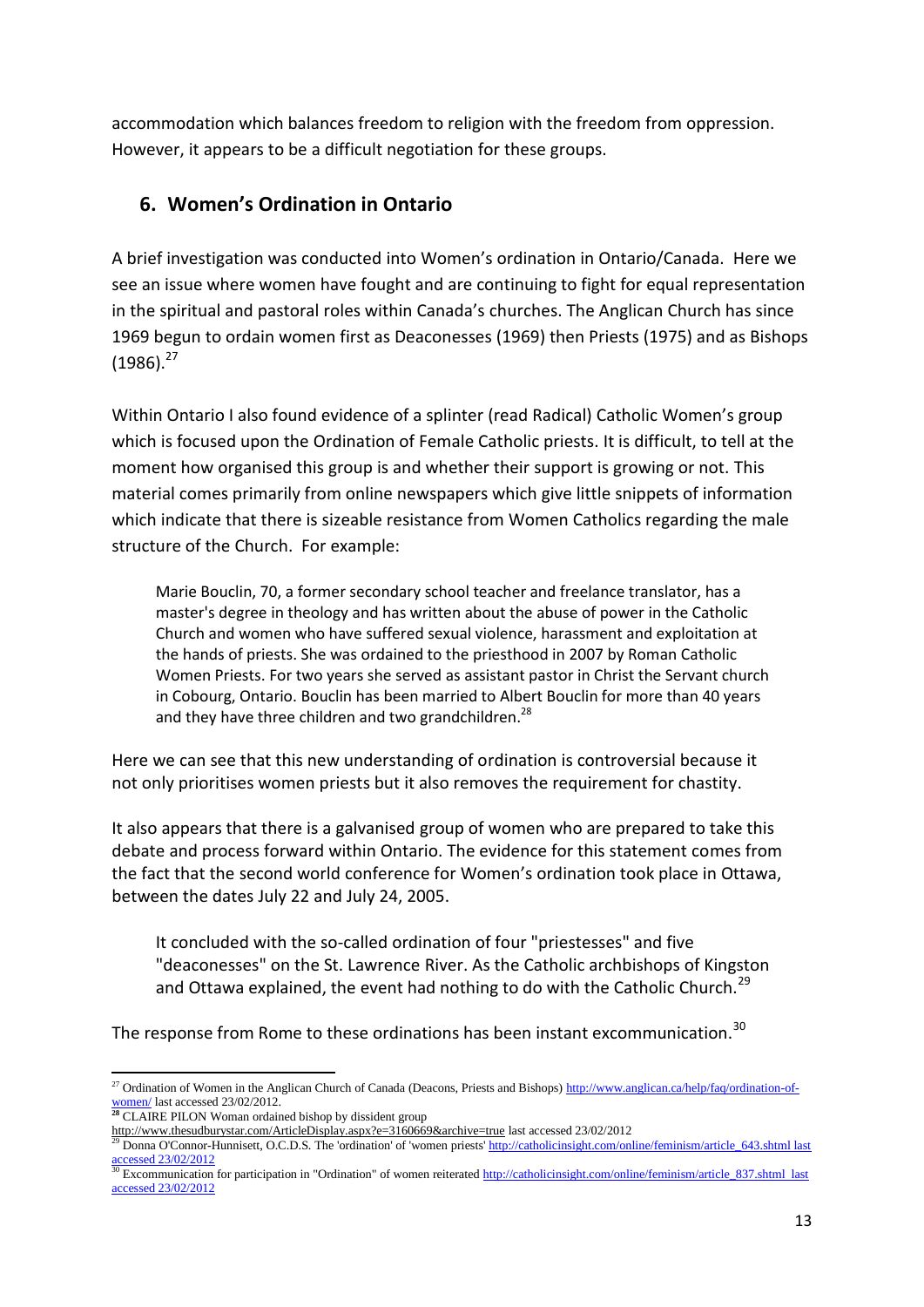On May 30, 2008 the Congregation for the Doctrine of the Faith restated its earlier condemnation of women seeking ordination. In the case of an attempted female ordination, both the candidate and the person performing the ceremony incur automatic excommunication (*latae sententiae*). Neither the Holy See nor the local bishop needs to intervene: the excommunication is automatic. $31$ 

Here we have an example of a theological notion of divine revelation preventing women from becoming priests in the same way that men can become priests. While it is difficult to determine the popularity of Catholic Women priests we are seeing in this particularly public example evidence of schisms growing and continuing within Christian communities directly over women's rights. And I expect that this process is also occurring within other Christian groups within Canada. This example is important because it somewhat weakens the argument that the policing of women's rights and religion in the public sphere is a specific attempt to regulate Islam. Here we see an example which allows us to perhaps generalise a little more to argue more broadly that Women's rights in many if not all religious groups in Canada are still highly contested and politicised areas of debate.

# **7. Upcoming Edited Volume Focused upon Women and Religion in Canada**

Terry Woo, Associate Professor, Dalhousie University, Nova Scotia, has made a call for chapters for a book studying Women and Religion in Canada. Expressions of interest closed  $31<sup>st</sup>$  of Jan 2012, she is looking to produce an edited volume on this subject by the end of the year or early 2013. She can be contacted at [tdlwoo@gmail.com](javascript:void(0))

## **Conclusion**

**.** 

In conclusion, we have presented in section one of this report both the systemic ways in which Women's rights are regulated and how women in Canada face economic inequality. We also outlined how Laïcité in Quebec intersects with the status of women. In section two, we showed how the particular flash point issues which concerned Women and Religion in the two provinces have tended to concentrate upon the rights of Muslim women. We also saw, in the discussion of most women's rights groups that there are many religious actors seeking to find some more nuanced middle ground between the freedom from religion, rights for women and the right to believe and belong to a religious group. Moreover, we also discussed women's ordination which we believe is the tip of the iceberg when it comes to tensions over women's rights and personal expression existing within Canada's religious groups. We believe that, in the main, if these rights are discussed the way a group that Metrac discusses women's rights then we will see practical street level negotiations, compromises and solutions emerging within these groups.

<sup>&</sup>lt;sup>31</sup> Excommunication for participation in "Ordination" of women reiterated http://catholicinsight.com/online/feminism/article\_837.shtml [last accessed 23/02/2012](http://catholicinsight.com/online/feminism/article_837.shtml%20%20last%20accessed%2023/02/2012)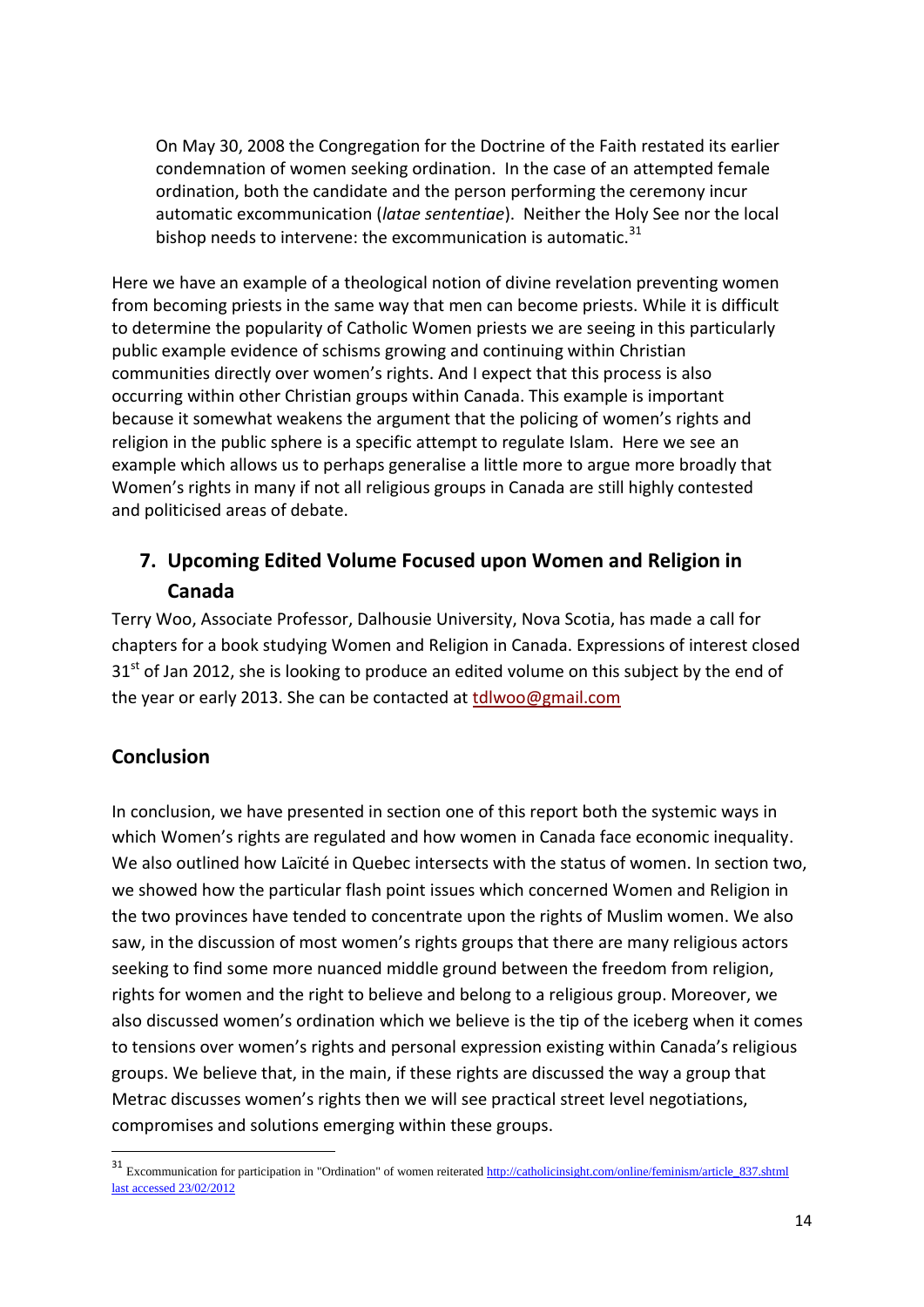## **Questions for Further Research**

- 1. Running through this report are sets of categories which require further conceptual development, definition and clarification when and if this particular research is pursued further. This series of categories includes the following: Women's Freedom to Religion, Women's Freedom from Religion, Institutions Protecting Women's Rights, Women Specific Legislation, Women's Rights Lobby Groups and Women's Participation within Religion.
- 2. We found that in this particular research topic that it was difficult to gain matching data, research and experiences between the two provinces. This does not mean this matching data cannot be found. But what it does means that any further research in this area will require more systematic research and will need to infer comparisons between the two provinces from what might be quite different source materials.
- 3. We think that this research has thrown up enough data to suggest that argument against debates over women's rights and religion are more generalisable phenomenon than simply veiled attacks on Islam. While we are sure that this may be the case on some occasions we find evidence to suggest that this process is not just confined to discussions of Islam. The Ordination debate shows us that Women's rights remain political issues within many Christian groups as well.
- 4. We think that any further engagement with this topic will need to take into account the forthcoming edited volume on Women and Religion in Canada which will be edited by Terry Woo.
- 5. We have argued that it is primarily Islamic women's rights which are concentrated upon within the debates about women's rights and religion. However, we think that this is probably the visible tip of a much larger iceberg of other contested grounds within Canada's religious groups where women are seeking to balance their faith, religious practice with the demands and rights of the modern nation state. Further research would be required to prove this argument.
- 6. We think that in light of this report further research could be pursued looking at the distinction between protecting the right to freedom of conscience and protecting the right to perform certain practices that stem from particular beliefs. This report has shown some indications that the former does not necessary guarantee the latter, but further research would be needed to prove that this is so.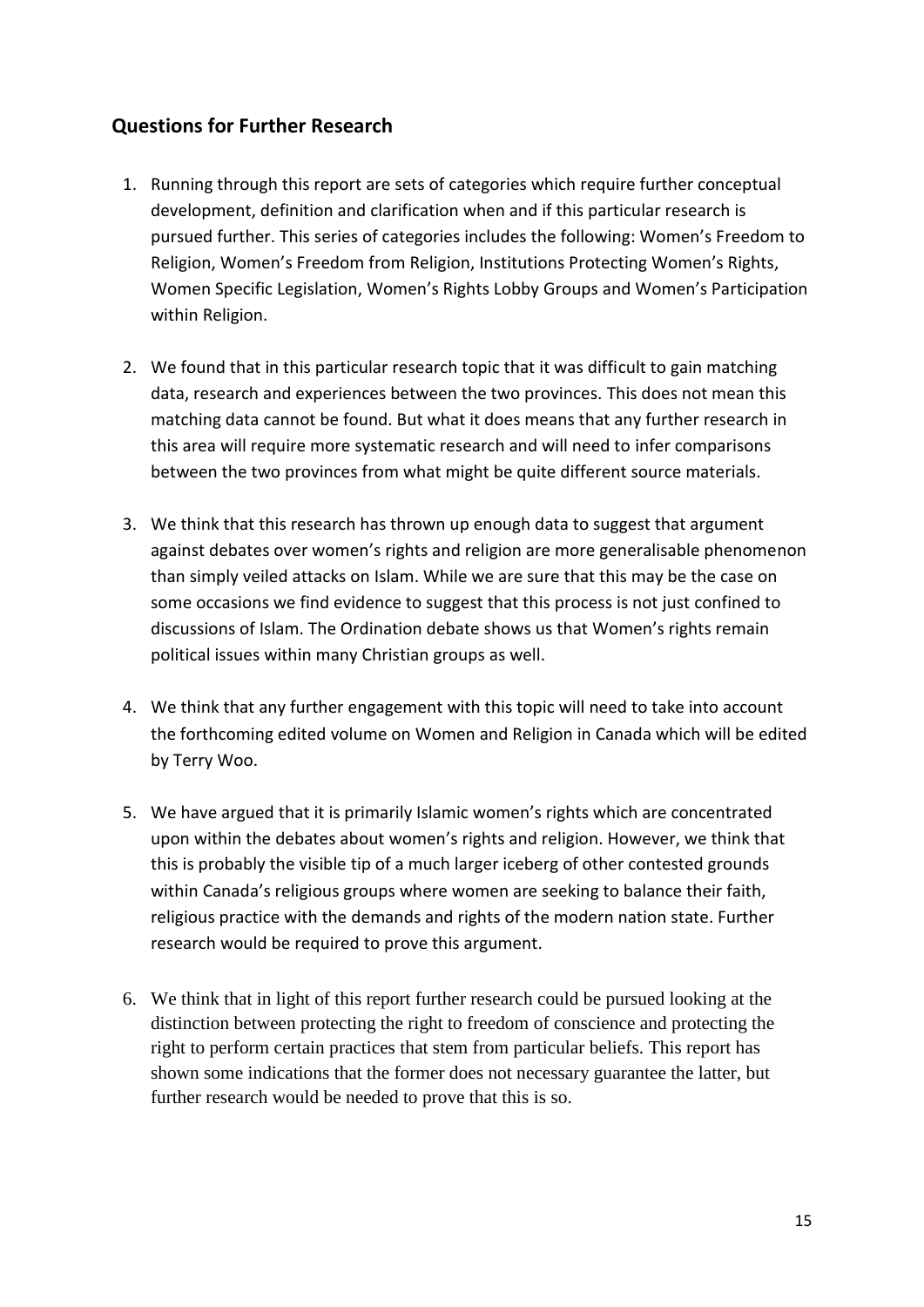7. We think that further research needs to be done to clearly define what Quebec's common values are and examine whether or not the rhetoric of interculturalism as related these values do indeed create a hierarchy of rights in the province.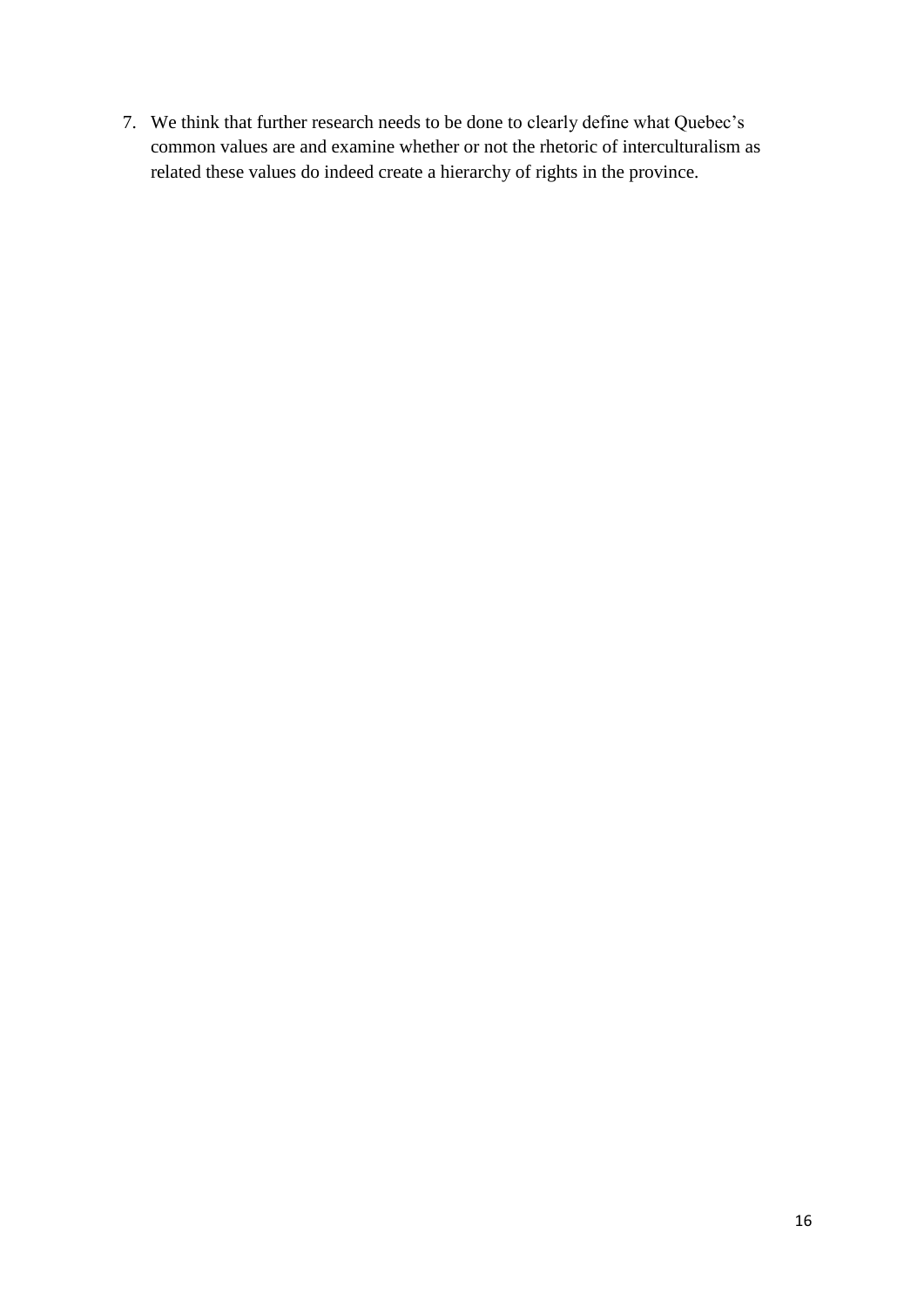## **Ontario Bibliography**

#### **Primary Sources**

Shelagh Day and Gwen Brodsky. *Women and the Canada Social Transfer: Securing the Social Union* The research and publication of this study were funded by Status of Women Canada's Policy Research Fund. This document expresses the views of the authors and does not necessarily represent the official policy of Status of Women Canada or the Government of Canada. March 2007.

#### **Academic Sources**

Natasha Bakht, Religious Arbitration in Canada: Protecting Women by Protecting Them from Religion, 19 *Can. J. Women & L*. 119 2007. 120.

Natasha Bakht, Were Muslim Barbarians Really Knocking On the Gates of Ontario? The Religious Arbitration Controversy-Another Perspective, 40th Anniv. Ed. Ottawa L. Rev. 67 2006

Anna C Korteweg, The Sharia Debate in Ontario: Gender, Islam, and Representations of Muslim Women's Agency, *Journal of Gender and Society*, Vol. 22 No. 4, August 2008 434-454.

Sacha Ludgate, The Compromise of Canadian Multiculturalism Policy: Group Rights Versus Women's Rights, *Journal of the Institute for the Humanities,* 184 – 192.

Shelley McGill, Religious Tribunals and the Ontario Arbitration Act, 1991: The Catalyst for Change *Journal of Law and Social Policy* 53 2005. 54.

Shereneh Razack, The 'Sharia Law Debate in Ontario: The Modernity/Premodernity Distinction in Legal Efforts to Protect Women from Culture, *Feminist Legal Studies* (2007) 15:3–32.

Ayelet Shachar, Religion, State, and the Problem of Gender: New Modes of Citizenship and Governance in Diverse Societies, 50 McGill L.J. 49 2005. 50 -88. 51.

#### **Websites**

Campaign to Stop Polygamy,<http://www.nosharia.com/Campaign%20to%20stop%20polygamy.htm> last accessed 16<sup>th</sup> February 2012.

Canadian Council for Muslim Women<http://www.ccmw.com/index.html> last accessed 16th Feb 2012. CLAIRE PILON Woman ordained bishop by dissident group <http://www.thesudburystar.com/ArticleDisplay.aspx?e=3160669&archive=true> last accessed 23/02/2012

Donna O'Connor-Hunnisett, O.C.D.S. The 'ordination' of 'women priests' [http://catholicinsight.com/online/feminism/article\\_643.shtml last accessed 23/02/2012](http://catholicinsight.com/online/feminism/article_643.shtml%20last%20accessed%2023/02/2012)

Excommunication for participation in "Ordination" of women reiterated [http://catholicinsight.com/online/feminism/article\\_837.shtml last accessed 23/02/2012](http://catholicinsight.com/online/feminism/article_837.shtml%20%20last%20accessed%2023/02/2012)

International Campaign against Sharia Law in Canada <http://www.nosharia.com/> last accessed  $16<sup>th</sup>$  of Feb 2012.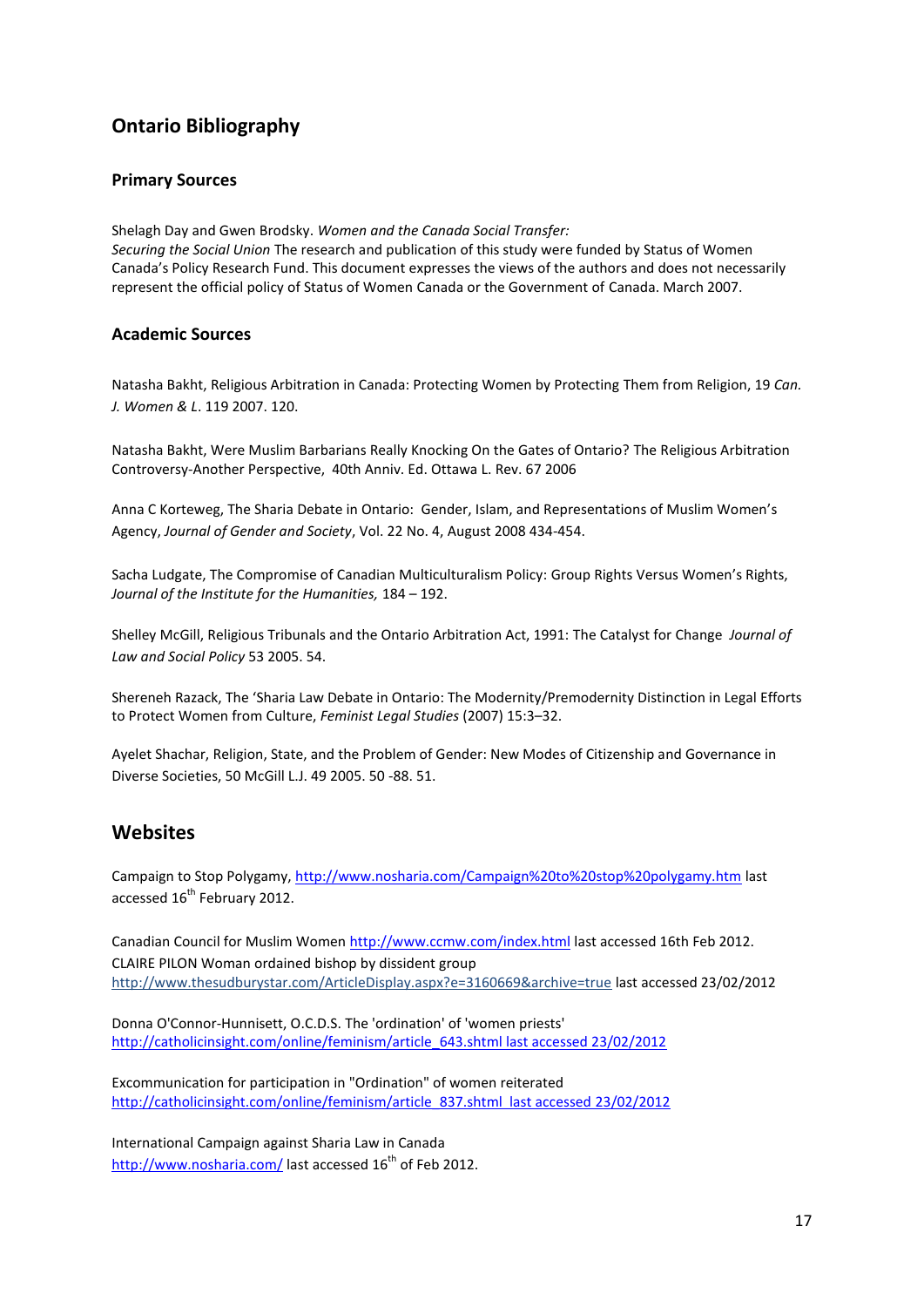Muslim Canadian Congres[s http://www.muslimcanadiancongress.org/](http://www.muslimcanadiancongress.org/) last accessed 16<sup>th</sup> Feb 2012.

Ontario's Women's Justice Network [http://owjn.org/owjn\\_2009/home](http://owjn.org/owjn_2009/home) last accessed 16th Feb 2012.

The Ontario Women's Directorate [http://www.women.gov.on.ca/owd\\_new/english/index.shtml](http://www.women.gov.on.ca/owd_new/english/index.shtml) last accessed 23/02/2012.

The Ontario Human Rights Commission<http://www.ohrc.on.ca/en/> last accessed 23/02/2012.

Ontario Human Rights Code [http://www.elaws.gov.on.ca/html/statutes/english/elaws\\_statutes\\_90h19\\_e.htm](http://www.elaws.gov.on.ca/html/statutes/english/elaws_statutes_90h19_e.htm%20last%20accessed%2023/02/2012)  [last accessed 23/02/2012](http://www.elaws.gov.on.ca/html/statutes/english/elaws_statutes_90h19_e.htm%20last%20accessed%2023/02/2012)

Ordination of Women in the Anglican Church of Canada (Deacons, Priests and Bishops) <http://www.anglican.ca/help/faq/ordination-of-women/> last accessed 23/02/2012.

Zohra Moosa, *Balancing women's rights with freedom of religion: the case against parallel legal systems for Muslim women in the UK* Se[e http://www.google.co.nz/#hl=en&output=search&sclient=psy](http://www.google.co.nz/#hl=en&output=search&sclient=psy-ab&q=Zohra+Moosa%2C+Balancing+women%E2%80%99s+rights+with+freedom+of+religion%3A+the+case+against+parallel+legal+systems+for+Muslim+women+in+the+UK&rlz=1W1ADFA_enNZ431&oq=Zohra+Moosa%2C+Balancing+women%E2%80%99s+rights+with)[ab&q=Zohra+Moosa%2C+Balancing+women%E2%80%99s+rights+with+freedom+of+religion%3A+the+case+ag](http://www.google.co.nz/#hl=en&output=search&sclient=psy-ab&q=Zohra+Moosa%2C+Balancing+women%E2%80%99s+rights+with+freedom+of+religion%3A+the+case+against+parallel+legal+systems+for+Muslim+women+in+the+UK&rlz=1W1ADFA_enNZ431&oq=Zohra+Moosa%2C+Balancing+women%E2%80%99s+rights+with) [ainst+parallel+legal+systems+for+Muslim+women+in+the+UK&rlz=1W1ADFA\\_enNZ431&oq=Zohra+Moosa%2](http://www.google.co.nz/#hl=en&output=search&sclient=psy-ab&q=Zohra+Moosa%2C+Balancing+women%E2%80%99s+rights+with+freedom+of+religion%3A+the+case+against+parallel+legal+systems+for+Muslim+women+in+the+UK&rlz=1W1ADFA_enNZ431&oq=Zohra+Moosa%2C+Balancing+women%E2%80%99s+rights+with) [C+Balancing+women%E2%80%99s+rights+with+freedom+of+religion:+the+case+against+parallel+legal+syste](http://www.google.co.nz/#hl=en&output=search&sclient=psy-ab&q=Zohra+Moosa%2C+Balancing+women%E2%80%99s+rights+with+freedom+of+religion%3A+the+case+against+parallel+legal+systems+for+Muslim+women+in+the+UK&rlz=1W1ADFA_enNZ431&oq=Zohra+Moosa%2C+Balancing+women%E2%80%99s+rights+with) [ms+for+Muslim+women+in+the+UK&aq=f&aqi=&aql=&gs\\_sm=12&gs\\_upl=73166l73166l0l76232l1l0l0l0l0l0l0l](http://www.google.co.nz/#hl=en&output=search&sclient=psy-ab&q=Zohra+Moosa%2C+Balancing+women%E2%80%99s+rights+with+freedom+of+religion%3A+the+case+against+parallel+legal+systems+for+Muslim+women+in+the+UK&rlz=1W1ADFA_enNZ431&oq=Zohra+Moosa%2C+Balancing+women%E2%80%99s+rights+with) 0000&gs\_l=hp.12...73166l73166l0l76232l1l0l0l0l0l0l0l0l0l0l0.llsin&pbx=1&bav=on.2,or.r\_gc.r\_pw.r\_cp.r\_qf.,cf. [osb&fp=a8f8bde8b53058ee&biw=1234&bih=545](http://www.google.co.nz/#hl=en&output=search&sclient=psy-ab&q=Zohra+Moosa%2C+Balancing+women%E2%80%99s+rights+with+freedom+of+religion%3A+the+case+against+parallel+legal+systems+for+Muslim+women+in+the+UK&rlz=1W1ADFA_enNZ431&oq=Zohra+Moosa%2C+Balancing+women%E2%80%99s+rights+with) last accessed 7<sup>th</sup> March 2011.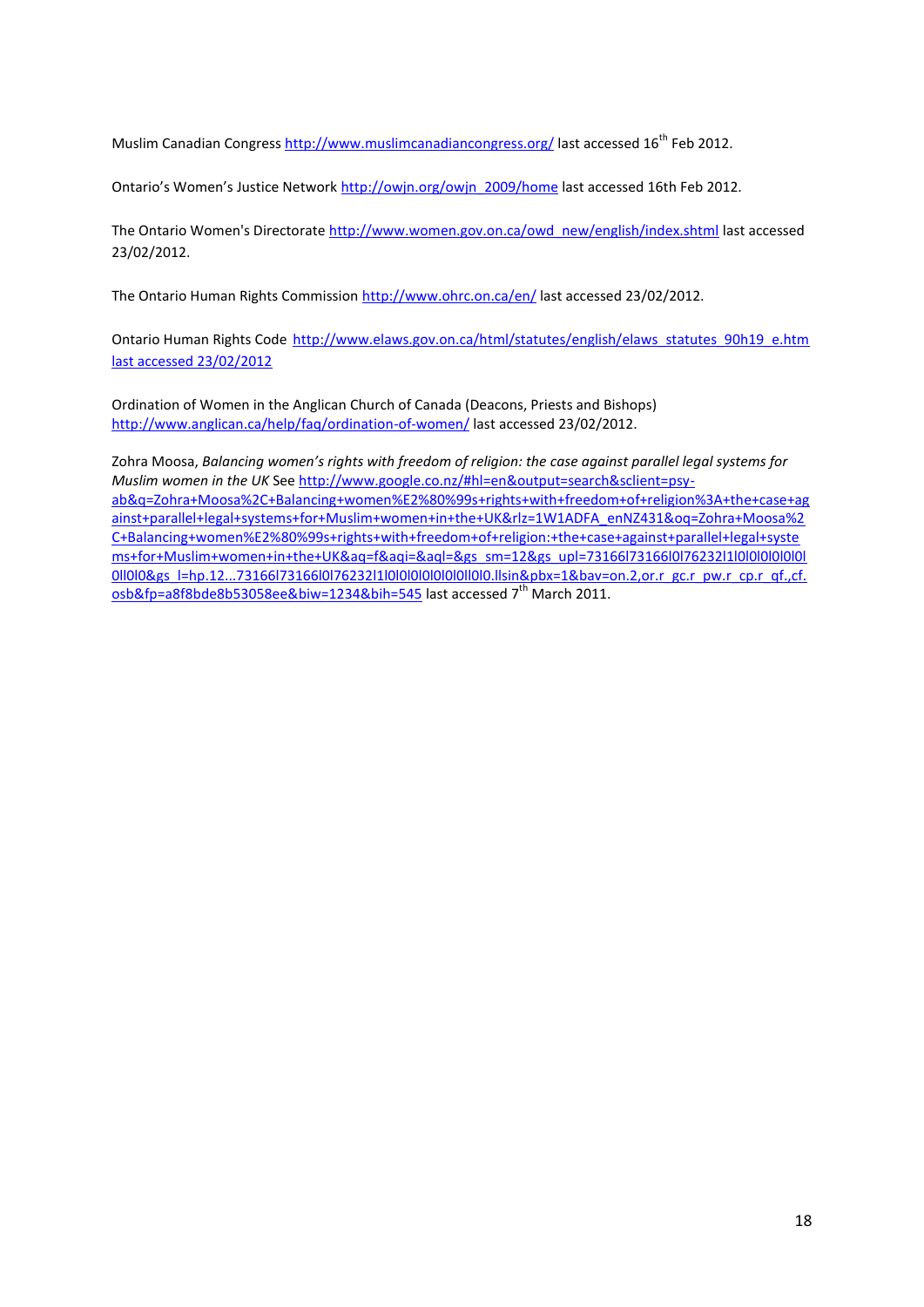#### **Quebec Bibliography**

Aubin, B. (2006, March 4). Whose Freedoms? *Maclean's,* 119(48).

- Bouchard, G. & Taylor, C. (2008). *Building the Future*. A Time for Reconcilliation. Commission de consultation sure les pratiques d'accommodement reliées aux différences culturelles. Quebec, QC : Goverment Printing Office.
- Campos, E. & Vaillancourt, J. G. (2012). The Regulation of Religious Diversity in Québec. *Québec Studies*, 52, p. 111-121.
- Canada. (1982). *Charter of Rights and Freedoms*. Retrieved fro[m http://laws-lois.justice.gc.ca/eng/charter/](http://laws-lois.justice.gc.ca/eng/charter/)
- CBC News. (2010, March 23). Quebec will require bare face for service. *CBC News*. Retrieved from [http://www.cbc.ca/news/canada/montreal/story/2010/03/24/quebec-reasonable-accommodation](http://www.cbc.ca/news/canada/montreal/story/2010/03/24/quebec-reasonable-accommodation-law.html)[law.html](http://www.cbc.ca/news/canada/montreal/story/2010/03/24/quebec-reasonable-accommodation-law.html)
- Clark, W. (2000). Patterns of religious attendance. *Canadian Social Trends*. Statistics Canada Catalogue No. 11-008, p. 23-27.
- Conseil du statut de la femme. (2012a). *Historique*. Retrieved from <http://www.csf.gouv.qc.ca/modules/AMS/article.php?storyid=33>
- Conseil du statut de la femme (Eds). (2012b). *Recension bibliographique des écrits du gouvernment du Québec sur les femmes immigrantes de 1990-2011.* Quebec, QC : Author.

Conseil du statut de la femme. (2011a). *Portrait des Québécoises en 8 temps.* Quebec, QC : Author.

Conseil du statut de la femme. (2011b). *Affirmer la laicité, un pas de plus vers l'égalité réelle entre les femmes et les hommes.* Quebec, QC : Author.

Conseil du statut de la femme. (2011c). *La constante progression des femmes.* Quebec, QC : Author.

- Conseil du statut de la femme. (2010a). *La polygamie : une atteinte à l'égalité des sexes.* Communiqué de presse. Quebec, QC : Author.
- Conseil du statut de la femme. (2010b). *La polygamie au regard du droit des femmes.* Quebec, QC : Author.
- Conseil du statut de la femme. (2009). *Historique Conseil du Statut de la Femme : 35 ans de présence et d'action pour une société plus égalitaire.* Quebec, QC : Author.
- Conseil du statut de la femme. (2007a). *Droit à l'égalité entre les femmes et les hommes et liberté religieuse— Communiqué 3 : Trois valeurs fondamentales de la société québécoise.* Quebec, QC : Author.
- Conseil du statut de la femme. (2007b). Droit à l'égalité entre les femmes et les hommes*.* Gazette des Femmes. Quebec, QC : Author.
- Conseil du statut de la femme. (2006). *Diversité de foi, Égalité de droits.* Actes du colloque. Quebec, QC : Author.

Dostie, P. (2010). On Secularism and Inclusion. *Canadian Dimension,* 44(2).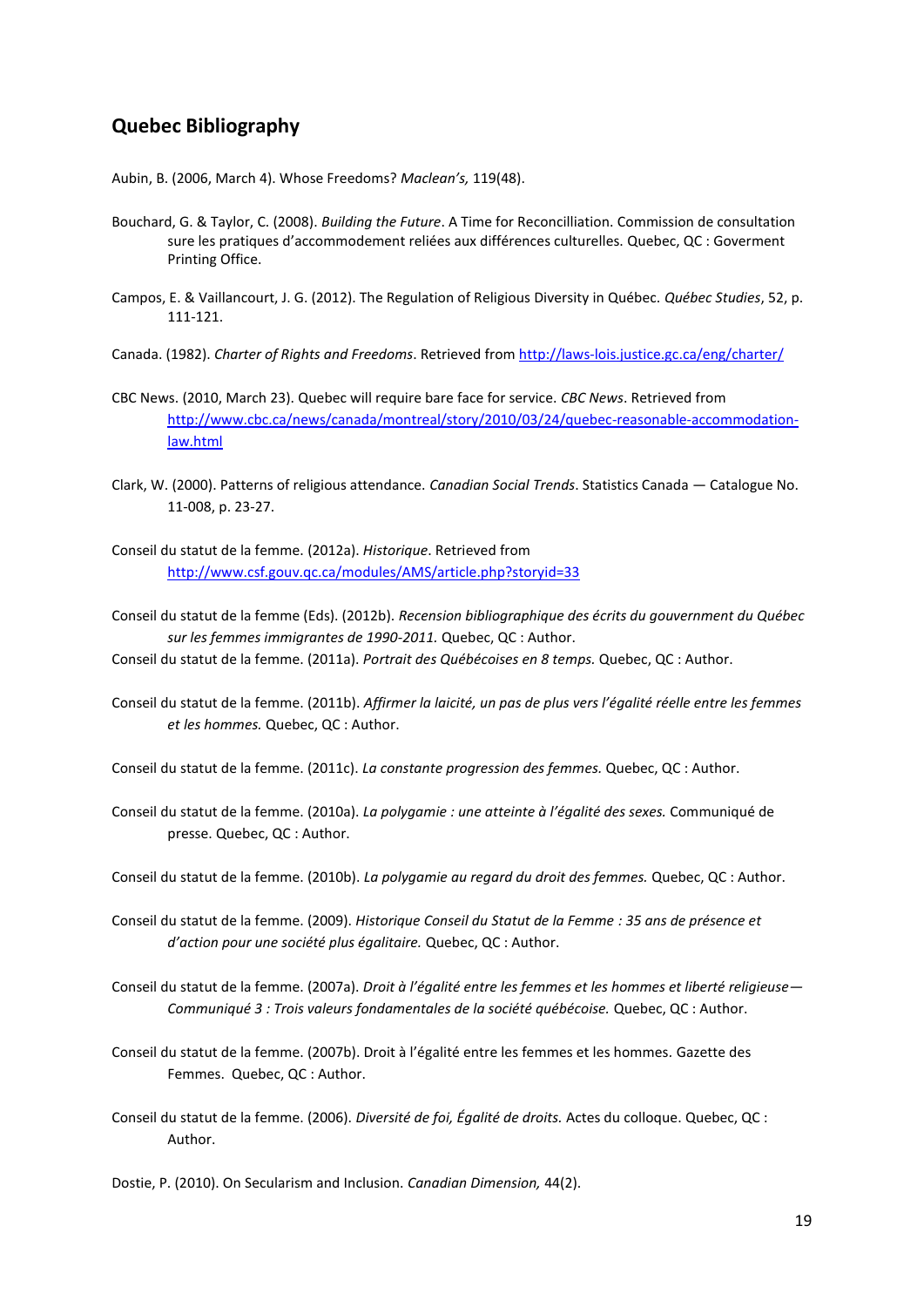Editors. (2010, December 4). Why banning the niqab is a bad idea. *MacLean's*,123(13).

Melançcon, L. (2011). Les femmes et la laïcité : Une lecture théologique féministe. *Reli-Femmes*, 72, p. 4-5.

- Movement Laïque Québécois. (2010). *Mémoire du MLQ sur le Projet de loi 94*. Retrieved from : <http://www.mlq.qc.ca/interventions-militantes/memoire-du-mlq-sur-le-projet-de-loi-94/>
- Movement Laïque Québécois. (2006). *Manifeste pour une république laique.* Retrieved from <http://www.mlq.qc.ca/interventions-militantes/republique-laique/manifeste-republique-laique/>
- Parent, A. (2009). L'écho de Vatican II chez les laïques. *Conférence*: *Rendez-vous théologiques sur Vatican II.* Retrieved from: [http://www.femmes](http://www.femmes/) ministeres.org/documents/femmes\_en\_eglise/Parent\_Annine\_2009b.html
- Quebec. (1975). *Charter of Human Rights and Freedoms*. Retrieved from [http://www2.publicationsduquebec.gouv.qc.ca/dynamicSearch/telecharge.php?type=2&file=/C\\_12/C](http://www2.publicationsduquebec.gouv.qc.ca/dynamicSearch/telecharge.php?type=2&file=/C_12/C12_A.HTM) [12\\_A.HTM](http://www2.publicationsduquebec.gouv.qc.ca/dynamicSearch/telecharge.php?type=2&file=/C_12/C12_A.HTM)
- Quebec National Assembly (2010). *Bill 94: An Act to establish guidelines governing accommodation requests within the Administration and certain institutions*. Quebec, Qc: Quebec Official Publisher.
- Statistics Canada. (2008). *Religious attendance rates, by sex, 1985-2008* [Data file]. Retrieved from <http://www.statcan.gc.ca/pub/11-008-x/2010001/c-g/11132/c-g001-eng.htm>
- United Nations. (1981). *Convention on the Elimination of All Forms of Discrimination against Women.* Retrived from<http://www.un.org/womenwatch/daw/cedaw/text/econvention.htm>
- White, M. (2011, December 20). Quebec to allow prison guards to wear Islamic hijab. *Postmedia News. Retrieved from* <http://www.canada.com/life/Quebec+allow+prison+guards+wear+Islamic+hijab/5888889/story.html>
- Zine, J. (2009). Unsettling the Nation: Gender, Race and Muslim Cultural Politics in Canada. *Studies in Ethnicity and Nationalism*, 9(1), 146-163.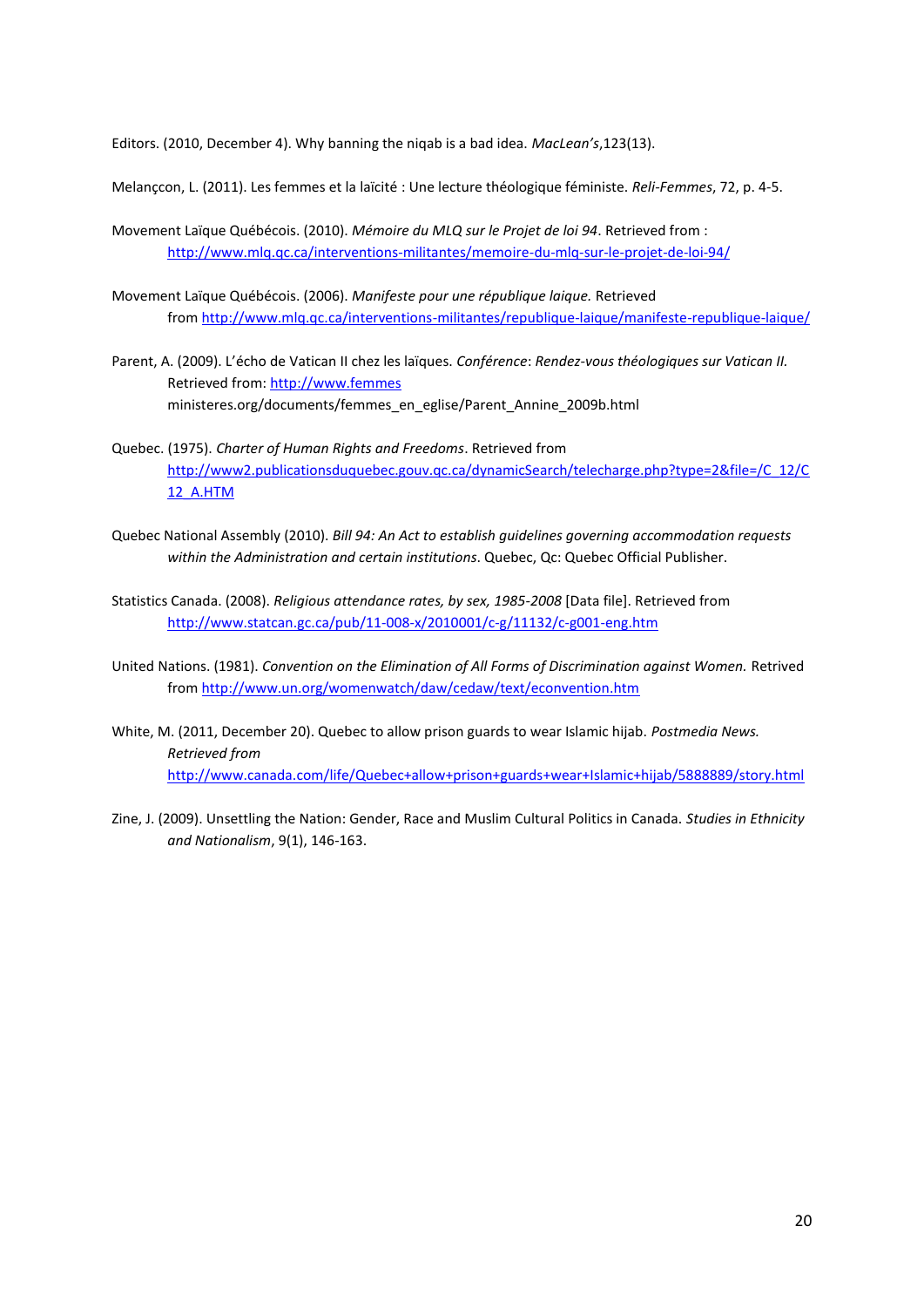#### **Appendix One**

- 1. "METRAC acknowledges that the secular family law and court system fall far short of the mark in respecting women's equality and in ensuring the safety and well being of women leaving abusive relationships.
- 2. METRAC acknowledges that, although the public family law system may appear to many to be secular in nature, it is in fact based on many Judeo-Christian principles and values that make it culturally inaccessible to many.
- 3. METRAC's interest in this review is in the suitability of any kind of religious laws or codes in the resolution of family law disputes, not simply the use of Sharia Law within the Muslim community. Many religions, including the dominant religion in Canada - Christianity - fail to recognize women's equality rights and often do not acknowledge the serious issue of violence against women and children within the family.
	- 4. METRAC is committed to working with and supporting the position of Muslim organizations with a commitment to women's equality, in particular the Canadian Council of Muslim Women, recognizing that these organizations offer the lived experience and expertise needed to lead this discussion."<sup>32</sup>

**<sup>.</sup>** <sup>32</sup> Ontario's Women's Justice Network [http://owjn.org/owjn\\_2009/home](http://owjn.org/owjn_2009/home) last accessed 16th Feb 2012.